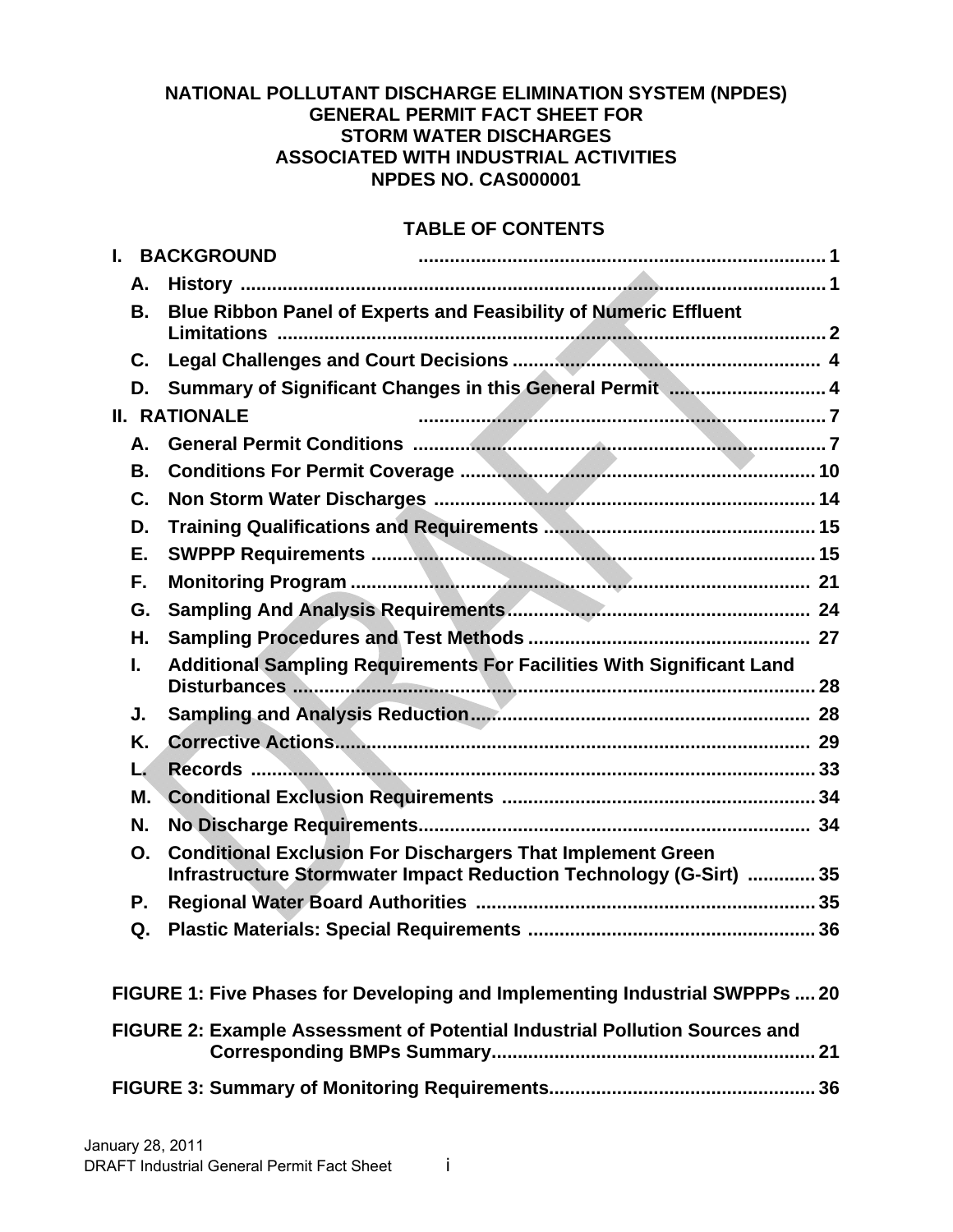# <span id="page-1-1"></span><span id="page-1-0"></span>**I. BACKGROUND**

# **A. History**

The federal Clean Water Act<sup>[1](#page-1-2)</sup> provides that discharges from point sources to waters of the United States are prohibited, unless in compliance with a national pollutant discharge elimination system (NPDES) permit. (CWA § 301(a).) In 1987, the CWA was amended to establish a framework for regulating municipal and industrial storm water storm water discharges under the NPDES program. (CWA § 402(p).) In 1990, the U.S. Environmental Protection Agency (US EPA) promulgated regulations establishing application requirements for storm water permits for specified categories of industries. (55 Fed. Reg. 47990, codified at 40 C.F.R. § 122.26.) In 1992, US EPA revised the monitoring requirements for industrial storm water discharges. (57 Fed.Reg. 11394-01; 40 C.F.R. § 122.44(i)(2), (4)- (5).) In 1999, US EPA adopted additional storm water regulations, known as Phase II. (64 Fed.Reg. 68722-52.) The Phase II regulations, provide, among other things, for exclusions from NPDES permits for "industrial activities that have "no exposure" to storm water.

Discharges of storm water associated with industrial activity are regulated pursuant to CWA section 402(p)(3)(A). This provision requires that NPDES permits for discharges associated with industrial activity must implement CWA section 301, which requires that dischargers comply with technology-based effluent limitations, as well as any more stringent limitations necessary to meet water quality standards. (CWA § 402(p)(3)(A).) Technology-based effluent limitations applicable to industrial activities are best practicable control technology currently achievable (BCT) for conventional pollutants, and best available technology economically achievable (BAT) for toxic and nonconventional pollutants.  $(CWA \S 301(b)(1)(A)$  and  $(2)(A)$ . To ensure strict compliance with water quality standards, NPDES permits can require a discharger to implement best management practices (BMPs), narrative effluent limitations, and/or numeric effluent limitations. (CWA §§ 301(b), 402; 40 C.F.R. §§ 122.26, 122.28, 125.3.) The State Water Board is mindful that, for storm water permits, US EPA has recommended the use of BMPs in lieu of numeric effluent limitations, and the limited use of sampling and analysis in storm water permits, because it is generally difficult to calculate numeric effluent limitations for the widely variable flows associated with storm water and to monitor such intermittent discharges. In reissuing this General Permit, however, the State Water Board has concluded that it is feasible to require numeric effluent limitations and sampling and analysis requirements in certain circumstances. As more fully set forth below in section [**INSERT**] of this Fact Sheet, the State Water Board has considered the factors in 40 C.F.R. section 125.3 as well as the propriety of sampling and analysis requirements similar to requirements in NPDES permits for process water discharges from industrial facilities.

On April 17, 1997, the State Water Board issued a statewide general permit for storm water discharges associated with industrial activities, excluding construction activities, Water Quality Order No. 97-03-DWQ (previous permit). State Water Board Order No.

<span id="page-1-2"></span> $\overline{a}$  $1$  Federal Water Pollution Control Act of 1970 (also referred to as the Clean Water Act or CWA), 33 U.S.C. § 1201. Statutory references herein are to the CWA.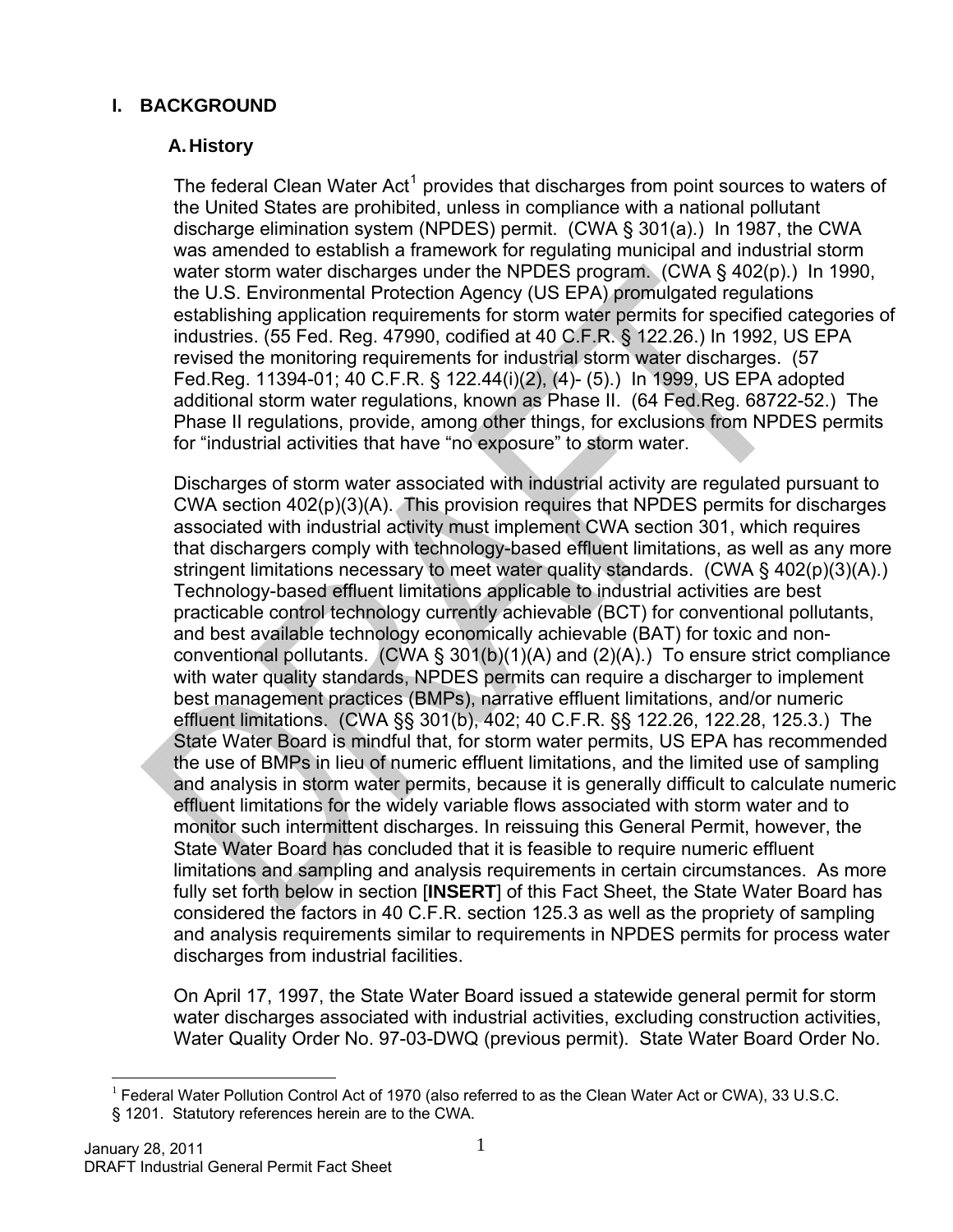Draft Fact Sheet [**INSERT ORDER NO. HERE**] (hereinafter referred to as the General Permit) rescinds the previous permit and constitutes the statewide general permit for discharges of storm water associated with industrial activities. The State Water Board contains significant revisions to make this General Permit more uniform in its application and more objective in its enforcement. As more fully discussed below, this General Permit contains minimum BMPs and requires monitoring for more indicator parameters. This General Permit also includes NALs for these parameters. The NALs are derived from USEPA's Multi-Sector General Permit (MSGP). This General Permit also contains some requirements similar to the previous permit. For example, this General Permit retains the requirements that dischargers develop and implement storm water pollution prevention plans (SWPPP) that include BMPs that will achieve BAT and BCT to comply with water quality standards. Dischargers are also required to eliminate unauthorized non-storm water discharges and to conduct monitoring, including visual and analytical storm water monitoring. This General Permit also requires dischargers to electronically file all permit-related compliance documents. These documents include, but are not limited to, Notices of Intent (NOIs), SWPPPs, annual reports, Notices of Termination (NOTs), and NAL exceedance reports.

## <span id="page-2-0"></span>**B. Blue Ribbon Panel of Experts and Feasibility of Numeric Effluent Limitations**

In 2005 and 2006, the State Water Board convened an expert panel (panel) to address the feasibility of numeric effluent limitations (NELs) in California's storm water permits. Specifically, the panel was asked to address:

"Is it technically feasible to establish numeric effluent limitations, or some other quantifiable limit, for inclusion in storm water permits? How would such limitations or criteria be established, and what information and data would be required?"

"The answers should address industrial general permits, construction general permits, and area-wide municipal permits. The answers should also address both technologybased limitations or criteria and water quality-based limitations or criteria. In evaluating establishment of any objective criteria, the panel should address all of the following:

- The ability of the State Water Board to establish appropriate objective limitations or criteria;
- How compliance determinations would be made;
- The ability of Dischargers and inspectors to monitor for compliance; and
- The technical and financial ability of Dischargers to comply with the limitations or criteria."

Through a series of public participation processes (State Water Board meetings, State Water Board workshops, and the solicitation of written comments), a number of water quality, public process and overall program effectiveness problems were identified.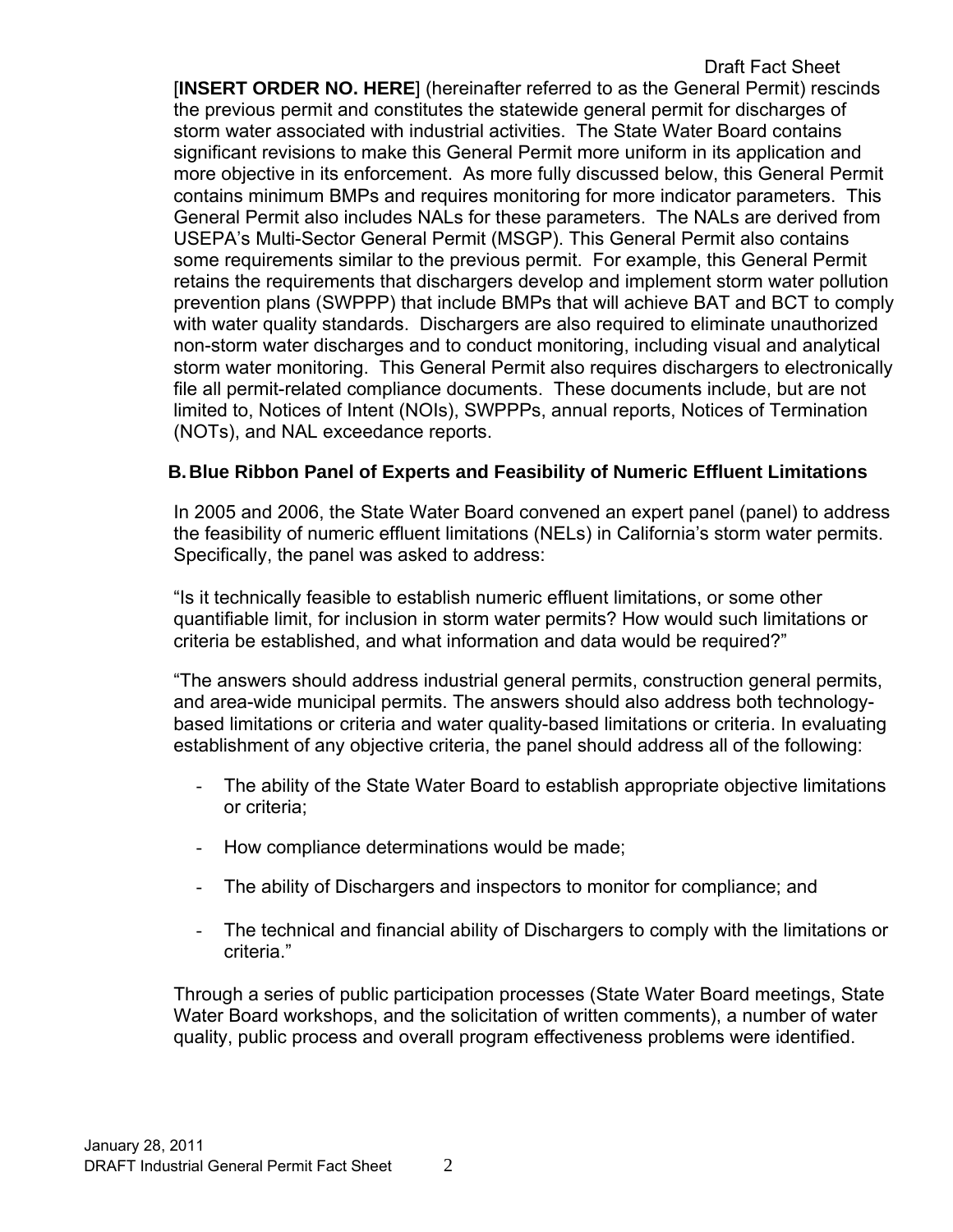Draft Fact Sheet The panel made the following recommendations<sup>[2](#page-3-0)</sup> regarding industrial discharges:

- The Panel recognizes the inadequacy of current monitoring data sets and recommends improved monitoring to collect data useful for establishing Numeric Limits and Action Levels.
- Required parameters for future monitoring should be consistent with the type of industrial activity instead of the current parameters (i.e., monitor for heavy metals when there is reasonable expectation that the industrial activity will cause greater heavy metals concentrations in the storm water).
- Insofar as possible, the Panel prefers the use of California data (or National data if it can be shown to be applicable to CA) in setting Numeric Limits and Action Levels.
- The Panel recognizes that economies of scale exist for large facilities and large groups of single facilities.
- Industrial facilities that do not discharge to MS4s should have to implement BMPs for their non-industrial exposure (e.g., parking lots, roof runoff) similar to commercial facilities in MS4 jurisdictions.
- Regardless of Action Levels or Numeric Limits, the permittees should implement a suite of minimum BMPs – good housekeeping, employee training, preventing materials from exposure to rain, etc.
- SIC categories are not a satisfactory way of identifying industrial activities at any given site. The Board should develop a better method of characterizing industrial activities that can impact storm water.
- The Panel recognizes this is a large task and recommends prioritizing the implementation of this approach to achieve the greatest reduction of pollutants statewide.
- Increasingly, a number of industries have moved industrial activities indoors, preventing storm water pollution. The Panel recognizes that these facilities should be granted some sort of regulatory relief from industrial Numeric Limits or action levels, but should still be required to comply with MS4 permit requirements.
- The Panel recognizes the need to make progress in monitoring and reducing storm water discharge from industrial facilities, but urges the Board to consider the total economic impact and not unduly penalize California industries with respect to industries outside of California.

 $\overline{a}$ 

<span id="page-3-0"></span><sup>&</sup>lt;sup>2</sup> http://www.waterboards.ca.gov/water\_issues/programs/stormwater/docs/numeric/swpanel\_final\_report.pdf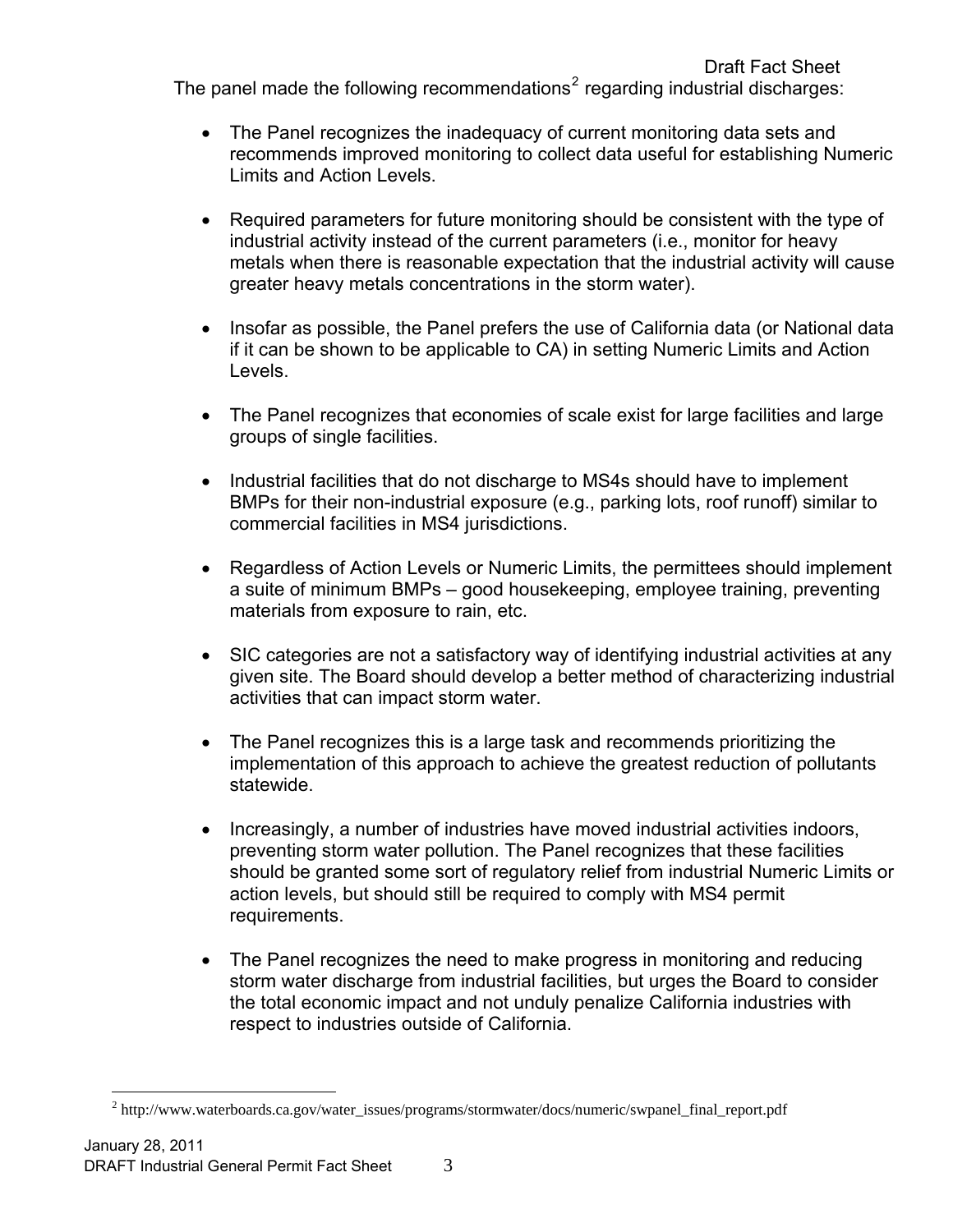## <span id="page-4-0"></span>**C. Legal Challenges and Court Decisions**

1. Court Decisions on Public Participation

Two recent federal court opinions have vacated US EPA rules that denied meaningful public review of NPDES permit conditions. On January 14, 2003, the Ninth Circuit Court of Appeals held that certain aspects of US EPA's Phase II regulations governing MS4s were invalid primarily because the general permit did not contain express requirements for public participation. (*Environmental Defense Center v. USEPA* (9th Cir. 2003) 344 F.3d 832.) Specifically, the court determined that applications for general permit coverage (including the Notice of Intent (NOI) and Storm Water Management Program (SWMP)) must be made available to the public, the applications must be reviewed and determined to meet the applicable standard by the permitting authority before coverage commences, and there must be a process to accommodate public hearings. (*Id.* at 852-54.) Similarly, on February 28, 2005, the Second Circuit Court of Appeals held that the USEPA's confined animal feeding operation (CAFO) rule violated the CWA because it allowed dischargers to write their own nutrient management plans without public review. (*Waterkeeper Alliance v. USEPA* (2d Cir. 2005) 399 F.3d 486.) Although neither decision involved the issuance of industrial storm water permits, the State Water Board's Office of Chief Counsel has recommended that the new General Permit address the courts' rulings where feasible. $3$ 

The CWA and the US EPA's regulations provide states with the discretion to formulate permit terms, including specifying best management practices (BMPs) to achieve strict compliance with water quality standards. (*Natural Resources Defense Council v. USEPA* (9th Cir. 1992) 966 F.2d 1292, 1308.) Accordingly, this General Permit has developed specific BMPs as well as numeric action levels (NALs) and numeric effluent limitations (NELs) in order to achieve these minimum federal standards. In addition, the General Permit requires a SWPPP to be developed and to include site-specific BMPs. By requiring the Dischargers to implement these specific BMPs, NALs, and NELs, this General Permit ensures that the dischargers do not "write their own permits." As a result, this General Permit does not require each Discharger's SWPPP to be reviewed and approved by the Regional Water Boards. However, the public still has a meaningful opportunity to participate in the permitting process. Not only can the public go online to access, compliance information submitted, but also this General Permit enables public review and hearings on permit applications when appropriate.

# **D. Summary of Significant Changes in this General Permit**

<span id="page-4-1"></span> $\overline{a}$ 

<span id="page-4-2"></span><sup>&</sup>lt;sup>3</sup> In *Texas Independent Producers and Royalty Owners Assn. v. USEPA (7th Cir. 2005) 410 F.3d 964, the Seventh* Circuit Court of Appeals held that the USEPA's construction general permit was not required to provide the public with the opportunity for a public hearing on the Notice of Intent or Storm Water Pollution Prevention Plan. The Seventh Circuit briefly discussed why it agreed with the Ninth Circuit's dissent in *Environmental Defense Center*, but generally did not discuss the substantive holdings in *Environmental Defense Center* and *Waterkeeper Alliance*, because neither court addressed the initial question of whether the plaintiffs had standing to challenge the permits at issue. However, notwithstanding the Seventh Circuit's decision, it is not binding or controlling on the State Water Board because California is located within the Ninth Circuit.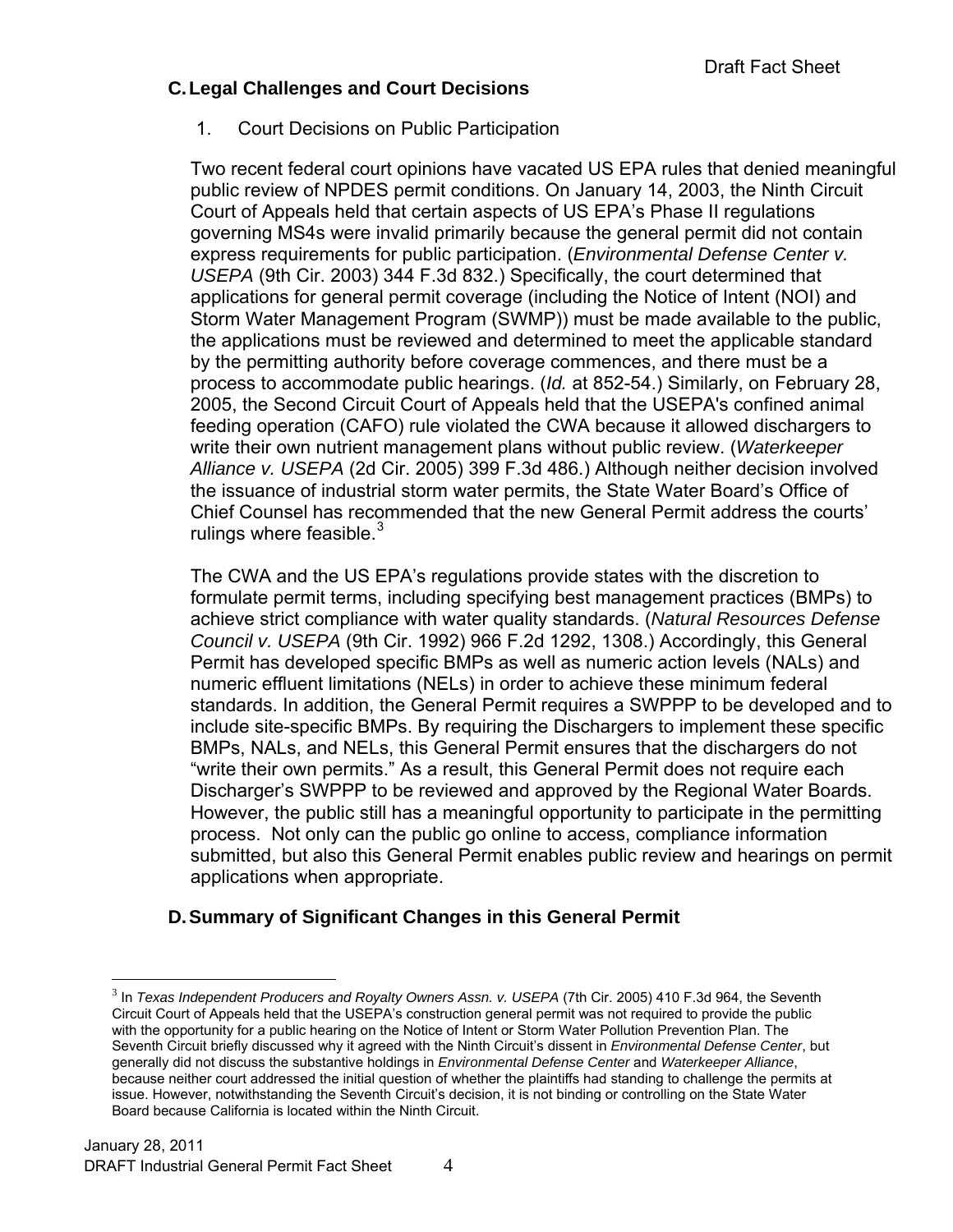Draft Fact Sheet 1. Requires a set of minimum BMPs that all dischargers must incorporate into their SWPPPs. The minimum BMPs, in combination with additional facility specific BMPs, serve as the basis for discharger compliance with BAT and BCT. Although there are great variation in industrial activities and pollutant sources between the industrial sectors and, in some cases, differences in operations even among facilities in the same industrial sector, the minimum BMPs specified in this General Permit represent common practices that can be implemented by virtually all facilities and that represent a minimum and enforceable level of environmental protection.. The previous permit did not require a minimum set of BMPs but rather allowed dischargers to "consider" which BMPs to select and implement. The minimum BMPs in this General Permit compare favorably to that of U.S.EPA multi-sector permit, guidance developed by CASQWA, and recommendations by Regional Board staff inspectors.

- 2. Requires a more comprehensive and defined set of procedures that dischargers must follow when the facility's discharge is causing or contributing to an exceedance of a water quality standard. The revised procedures are designed to improve Dischargers response, lead to compliance with water quality standards, and provide the Regional Boards with more enforceable requirements than the previous permit.
- 3. Applies US EPA's Phase II Conditional Exclusion regulations to all industries subject to this General Permit including what US EPA formerly termed "light industry.
- 4. Requires additional sampling requirements for facilities with significant land disturbances. The previous permit did not account for the differences that exist in the pollutant loading coming off of a facility that disturbs significant amounts of erodible materials. Erodible materials, unlike other pollutants, can increase in discharges over the period of a storm event.
- 5. Contains Electronic Reporting Requirements. The previous permit used a paper reporting process, where electronic reporting was optional.
- 6. Requires a Qualifed SWPPP Developer and a Qualified SWPPP Practitioner
- 7. Contains Corrective Actions: Level 1 Operational Source Control, Level 2 Structural and/or Treatment Controls and the Imposition of NELs at Level 3. These corrective action levels represent enhanced requirements above the Baseline requirements (sometimes referred to as Level 0).
- 8. Requires dischargers to consider receiving water impairments (303(d) listings) when selecting additional parameters.
- 9. Establishes a 10-year, 24-hour (expressed in inches of rainfall) Compliance Storm Event for TSS. In addition, all treatment BMPs for any other pollutants shall be designed for a 10 year, 24 hour storm event.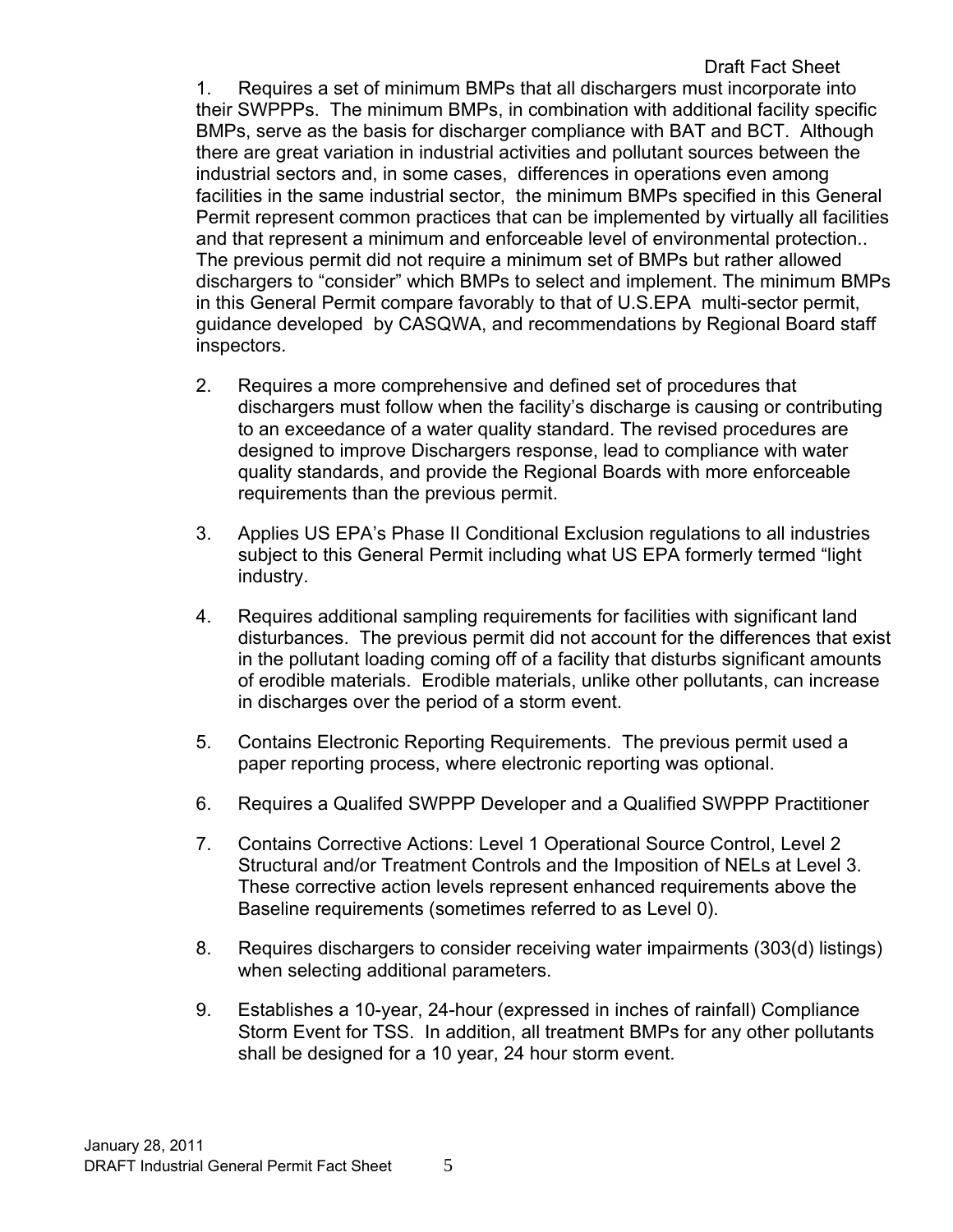10. Defines a qualifying storm event<sup>[4](#page-6-0)</sup> as one that occurs:-

-From a storm event that has produced a minimum of  $\frac{1}{4}$  inch of rainfall as measured by an on-site rainfall measurement device, and;

-From a storm event that was preceded by two consecutive days of dry weather.

- 11. Changes the requirement that dischargers collect grab samples must be taken during the first hour of discharge that commences during scheduled facility operating hours, to requiring a discharge from a qualifying storm event is occurring during scheduled facility operating hours. Requiring samples to be taken during the first hour of discharge lead to confusion on how to comply with the previous permit, when the first hour missed, dischargers were unclear if they should still take samples or not. Facilities with multiple discharge locations had difficulty collecting sample with such a short timeframe and rushing to collect samples interfered with data quality. This new definition allows a reasonable amount of time to collect samples somewhat de-emphasizes the "first flush" mentality of the previous permit. Sampling requirements overall are being tailored to capture the overall impact of storm water discharge on receiving waters and not the peak impact.
- 12. Increases sampling to quarterly and requires that one storm event is sampled per quarter at a Discharger's facility. The quarters are defined as follows:
	- $\bullet$  1<sup>st</sup> Quarter = January, February, and March
	- $2<sup>nd</sup>$  Quarter = April, May, June
	- $\bullet$  3<sup>rd</sup> Quarter = July, August, September
	- $\bullet$  4<sup>th</sup> Quarter = October, November, December
- 13. Group Monitoring This General Permit requires an improved training baseline, similar to that required in the Construction General Permit, which includes the requirement for the discharger to have a QSD and a QSP. The previous permit had no baseline training although it was arguable that the group leader performed some of the QSD functions. This permit emphasizes sampling and analysis as a means to determine compliance with BAT/BCT. Reduced sampling of the magnitude provided to group participants interferes with that goal.
- 14. No Discharge Conditional Exclusion Certification This General Permit allows dischargers who meet the definition of No Discharge and comply with the

 $\overline{a}$ 

<span id="page-6-0"></span> $4 \text{ A}$  discharger shall collect samples from all storm water drainage areas within four hours after a qualified storm event has been determined and this only applies during scheduled facility operating hours. For visual monitoring of qualified storm events, dischargers shall visually observe the discharge of stored or contained storm water at the time of discharge during scheduled facility operating hours.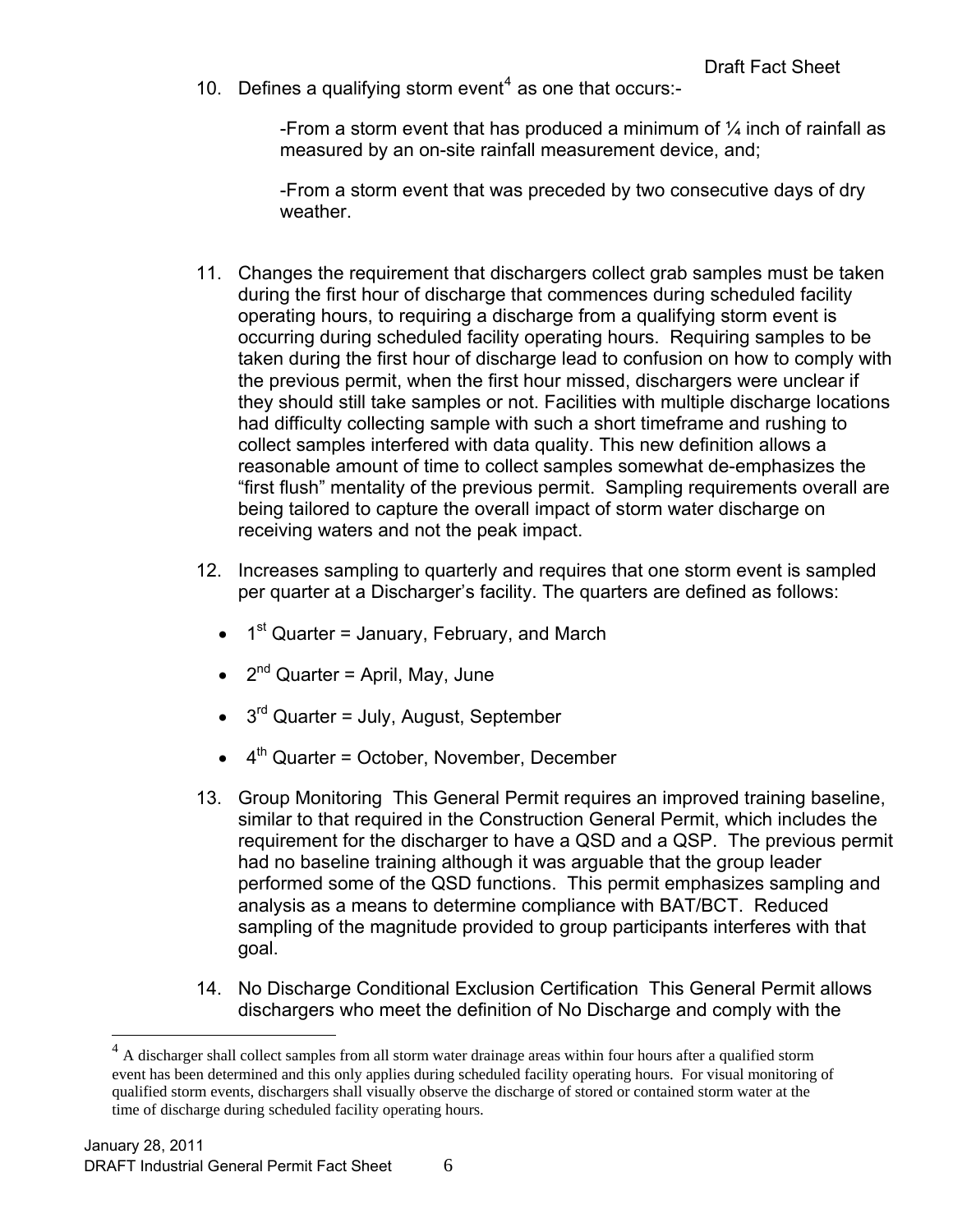Draft Fact Sheet procedures of the general permit to be conditionally excluded from complying with the SWPPP and Monitoring requirements. Dischargers must either demonstrate facility containment of storm water discharge for up to a 100 year, 24-hour compliance storm event or that the facility geographic and topographic location isolated it from discharging to waters of the U.S.. PEs are required to prepare and sign the certifications.

## <span id="page-7-1"></span><span id="page-7-0"></span>**II. RATIONALE**

## **A. General Permit Conditions**

1. Prohibitions

With respect to Prohibition A, this General Permit authorizes storm water and authorized non-storm water discharges from facilities that are required to be covered by a storm water permit. This General Permit prohibits discharges of material other than storm water (non-storm water discharges) that are not authorized by this General Permit and discharges containing hazardous substances in storm water in excess of reportable quantities established at 40 C.F.R. sections 117.3 and C.F.R.302.4. Authorized non-storm water discharges are addressed in Section IV of this General Permit.

With respect to the Prohibition B, the State Water Board is authorized, under Water Code section 13377, to issue NPDES permits that protect beneficial uses and that prevent nuisance.

2. Effluent Limitations

NPDES permits for storm water discharges must meet all applicable provisions of Sections 301 and 402 of the CWA. These provisions require control of pollutant discharges using BAT and BCT to prevent and reduce pollutants and any more stringent controls necessary to meet water quality standards. This General Permit requires Dischargers to reduce or prevent the discharge of pollutants in storm water discharges and authorized non-storm water discharges by developing and implementing BMPs that constitute compliance with BAT/BCT. All dischargers subject to Baseline Compliance and Level 1 and Level 2 corrective actions are subject to the narrative, technology-based effluent limitations, or BAT/BCT.

USEPA regulations (40 C.F.R. Subchapter N) establish effluent limitation guidelines for storm water discharges from facilities in eleven industrial sectors. For these facilities, compliance with the effluent limitation guidelines constitutes compliance with BAT and BCT for the specified pollutants and must be met to comply with this General Permit.

For storm water discharges from facilities not among the eleven industrial sectors listed in 40 C.F.R. Subchapter N, US EPA authorizes the use of numeric effluent limitations and/or BMPs to meet BAT/BCT (40 C.F.R. 122.44(k)). Previous industrial permits have required dischargers who detected a pollutant in "significant quantities" to determine the pollutant's source, implement clean-up procedures when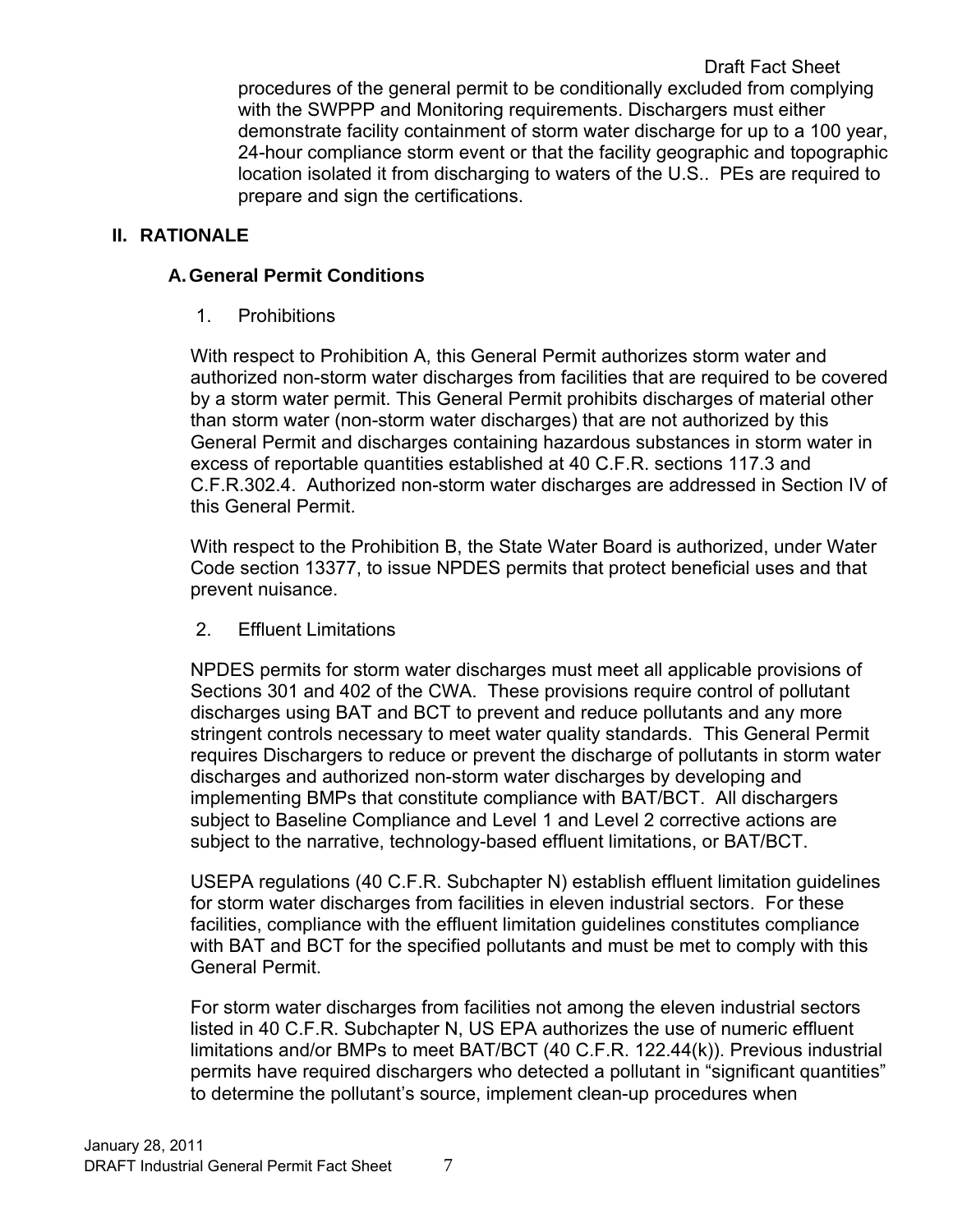The values used as NALs in the General Permit provide a quantitative indicator that storm water discharges have reduced those particular pollutants using BAT/BCT. Therefore, effluent that results in a corrective action trigger as defined by this General Permit indicates that the discharger may not be employing BAT/BCT. Similar to the US EPA MSGP, this General Permit is using these NAL values to spurn corrective actions where needed.

The US EPA benchmarks are located in the US EPA's MSGP $<sup>5</sup>$  $<sup>5</sup>$  $<sup>5</sup>$  and appear in Table</sup> VIII.2 of this General Permit for common pollutants found in industrial storm water discharges. As used by the US EPA, these NALs are not numeric storm water effluent limits, are not related or necessarily protective of any specific receiving water, and exceedances of these NALs are not automatically considered permit violations. Similar to the US EPA's MSGP, exceedances of these NALs trigger the need for Corrective Actions.

In the event that a discharger arrives at Corrective Action Level 3, the NAL(s) which trigger this corrective action level becomes a technology-based numeric effluent limitation (NEL). This is due to the fact that each NAL in this General Permit reflects the technology needed to reduce the pollutant to either BAT or BCT, respectively. It is the best professional judgment (BPJ) of the State Water Board staff that dischargers employing BAT and BCT can reduce the pollutants in their storm water effluent to achieve concentrations at or below the NALs.

[The State Water Board must consider a number of factors including the cost of achieving effluent reductions in relation to the effluent reduction benefits, the age of the equipment and facilities, the processes employed and any required process changes, engineering aspects of the control technologies, non-water quality environmental impacts (including energy requirements), and other such other factors as the State Water Board deems appropriate (CWA 304(b)(1)(B)). This analysis and rationale is still under development at this time and will be completed prior to adoption.]

# 3. Receiving Water Limitations

Pursuant to CWA section 301 and Water Code section 13377, this General Permit requires strict compliance with water quality standards. Storm water discharges shall not cause or contribute to a violation of an applicable water quality standard. Implementation of BMPs that comply with BAT and BCT will usually result in compliance with water quality standards. Therefore, if a facility's storm water

values as NALs.

<span id="page-8-0"></span> $\overline{a}$ 5 http://www.epa.gov/npdes/pubs/msgp2008\_finalpermit.pdf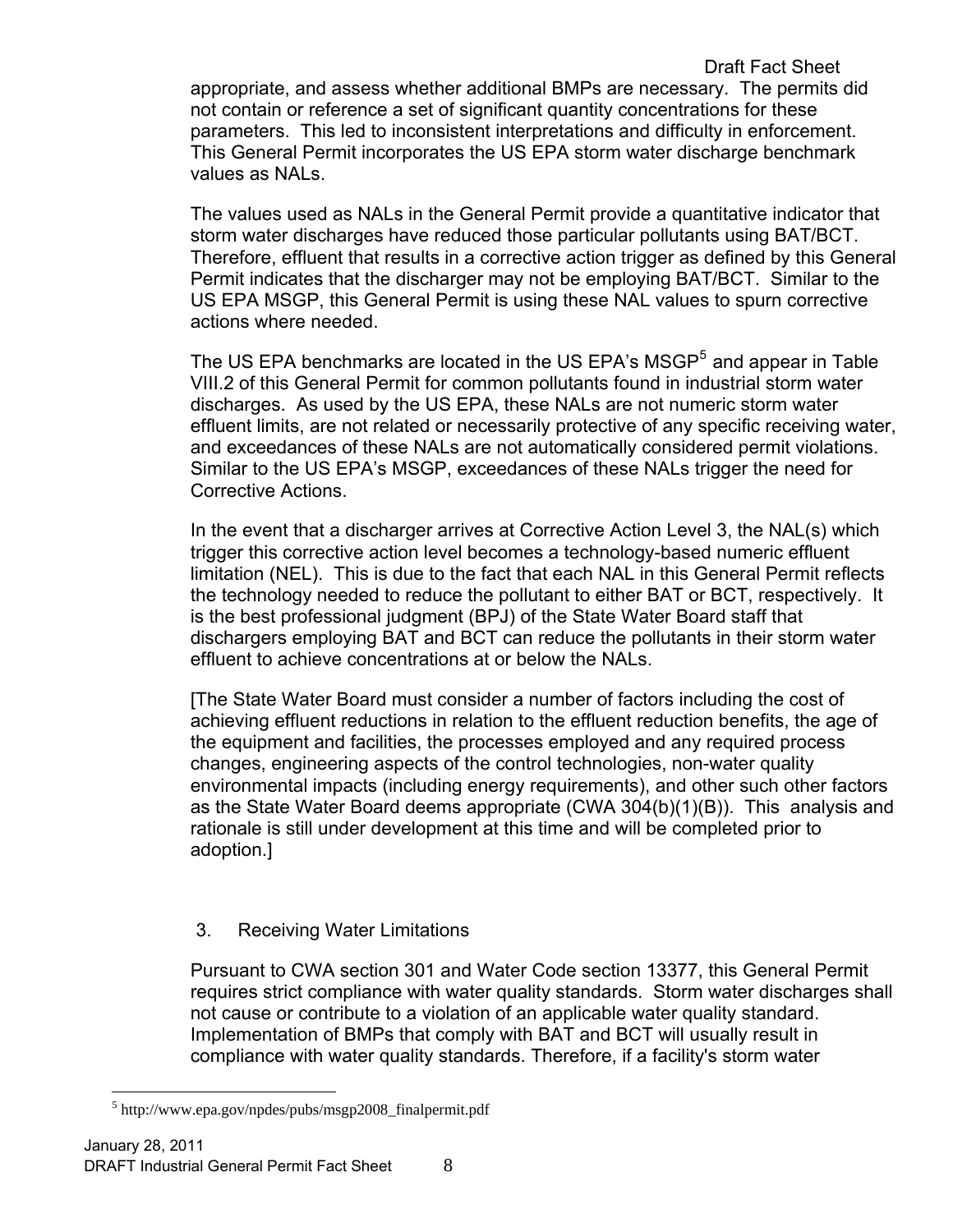- i. Examine all industrial activities and all sources of pollutants to determine the source of the exceedance.
- ii. Examine the current BMPs to see if they are properly implemented and working correctly. Every potential source of pollution should have a corresponding suite of BMPs to control the pollutants.
- iii. Determine if the targeted BMPs are appropriate and effective at controlling the pollutants.
- iv. Specify the additional BMPs that will be implemented and indicate how they will provide the necessary control. If there are pollutants that cannot be controlled through the implementation of source control BMPs, treatment BMPs will be necessary.
- v. Determine if there are pollutants that cannot be linked to an -industrial activity. If such pollutants are found in the discharge, it may be necessary to do further monitoring to determine their source.

These corrective actions are different from the Level 1, 2, and 3 corrective actions that result from effluent-based monitoring and triggers. And it is possible to be at any level of effluent-based corrective action and still have to perform the Provision V.6 actions for a pollutant (or multiple pollutants). To distinguish these we will refer to these as water quality-based corrective actions,

The discharger must update its SWPPP to reflect the changes that will be made to the BMPs. If there are pollutants that do not appear to be caused by facility operations, or if the pollutant discharge can be eliminated without upgrading the SWPPP (e.g. a one-time pollutant source or a pollutant that is not generated from the facility), the discharger shall provide supporting documentation and certify that no new BMPs are necessary.

The discharger shall implement the changes identified in the updated SWPPP. dischargers shall revise the SWPPP and implement the appropriate BMPs in a timely manner but in no case more than 90 days after a determination that the SWPPP is in violation of any General Permit requirement.

The failure to implement any of these steps in a timely manner is a violation of this General Permit. If the additional operational source control measures (aka water quality-based corrective actions) do not reduce the pollutants adequately the discharger must implement additional measures such as the construction of treatment systems and/or overhead coverage. Even if a discharger follows this procedure, the Regional Water Board may determine that the steps are not adequate, and it may require implementation of additional, specific measures and/or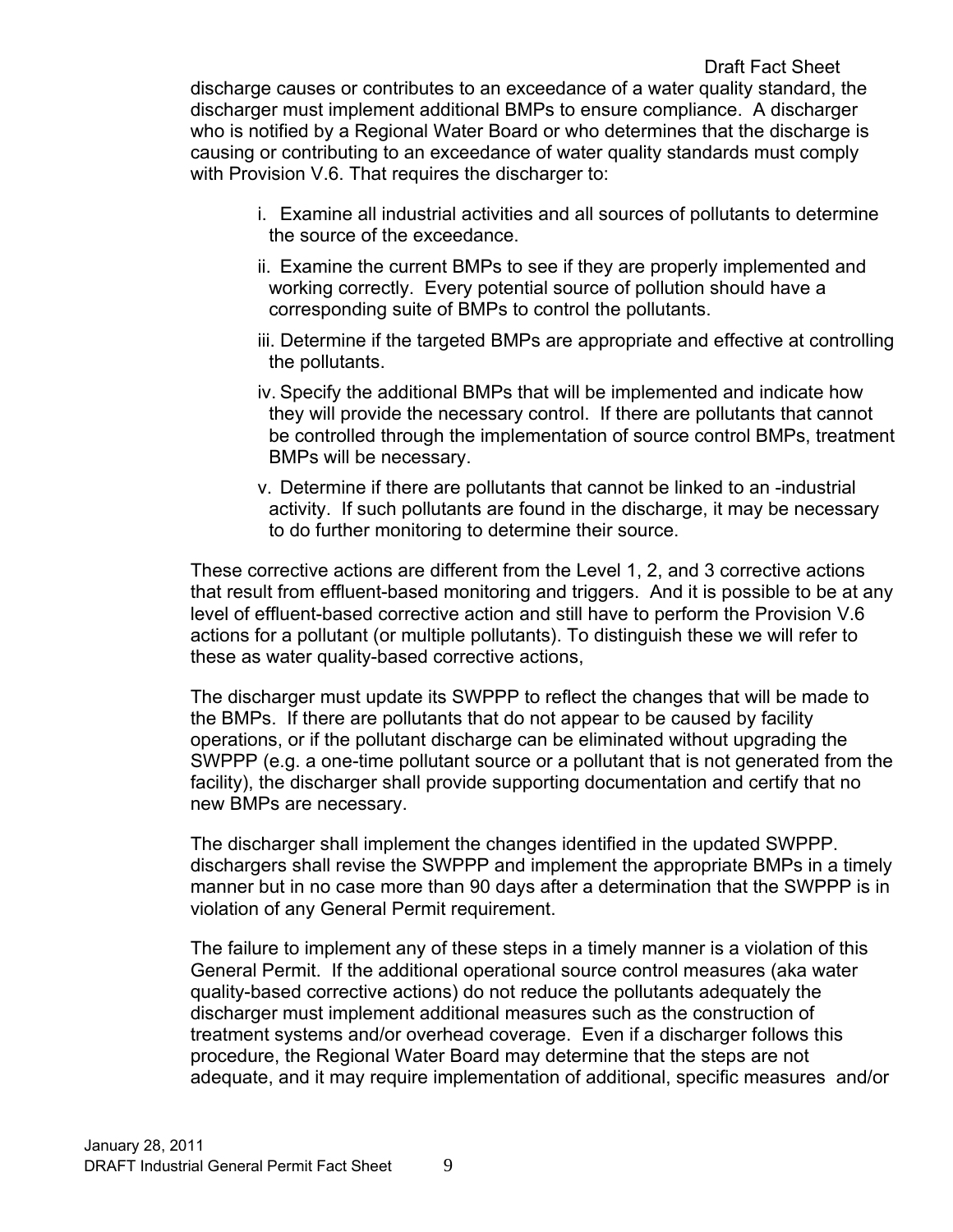may take enforcement against the discharger for failure to comply with the General Permit.

## <span id="page-10-0"></span>**B. Conditions For Permit Coverage**

1. Types of Storm Water Discharges Covered by this General Permit

This General Permit covers new or existing storm water discharges and authorized non-storm water discharges from:

- a. Facilities required by federal regulations to obtain a permit;
- b. Facilities designated by the Regional Water Quality Control Boards (Regional Water Boards); and
- c. Facilities whose operators seek coverage under this General Permit with the permission of the Regional Water Boards.

40 C.F.R. Section 122.26(b)(14) defines "storm water associated with industrial activity" and describes the types of facilities subject to permitting [mostly by Standard Industrial Classification (SIC) code]. This General Permit provides the federal definition in Attachment 3, Definition 9 and describes the facility categories subject to permitting in Attachment A. This General Permit covers all facilities with industrial activities described in Attachment A, whether the industrial activity is the Discharger's primary or secondary industrial function.

In 1997, the North American Industrial Classification System (NAICS) was published, and it replaced the 1987 SIC Manual. The US EPA has indicated that it intends to incorporate the NAICS codes into the storm water regulations, but has not done so yet. The State Water Board recognizes the difficulty Dischargers will have obtaining SIC code information. The Notice of Intent (NOI) form attached to this General Permit and the State Water Board's NOI processing system have been modified to accept both SIC codes and NAICS codes.

The facilities included in category 1 of Attachment A (facilities subject to 40 C.F.R. Subchapter N) are subject to storm water effluent limitation guidelines that are incorporated into the requirements of this General Permit. Dischargers whose facilities are included in this category must examine the appropriate federal effluent limitation guidelines to determine if they are applicable. This General Permit also contains additional requirements (see Section VIII.6.) that apply only to facilities with storm water effluent limitations guidelines.

This permit includes coverage of inactive, active, or closed landfills that have received industrial wastes. Storm water discharges from these facilities must be covered by this General Permit unless (1) they are already covered by another NPDES permit, or (2) the Regional Water Board has determined that an NPDES permit is not required because the site has been stabilized or required closure activities are completed. In most cases, it is appropriate for new landfill construction or closure to be covered by the State Water Board's General NPDES Permit for storm water discharges from construction and land disturbance activities, rather than this General Permit. Questions have arisen as to what constitutes new landfill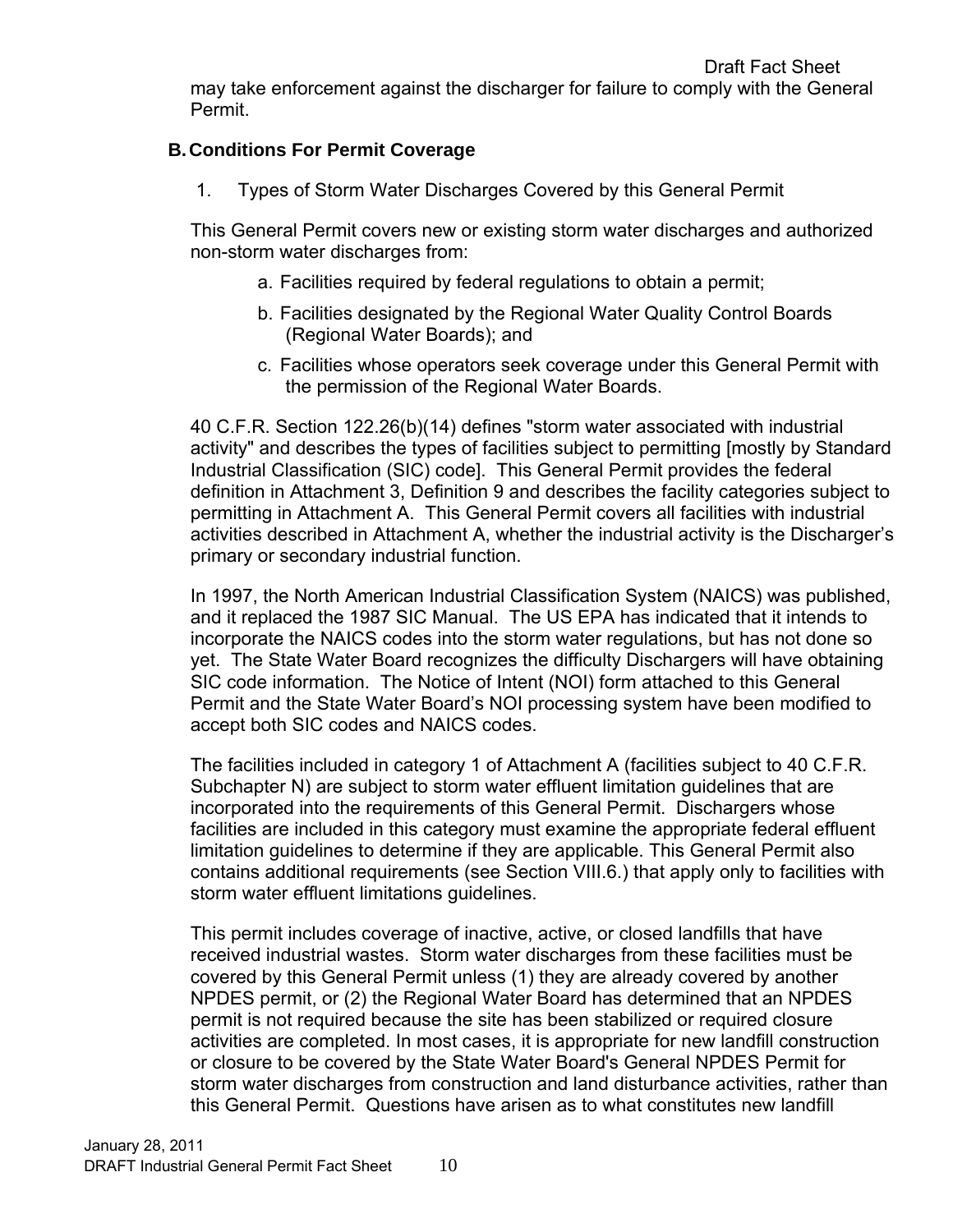### Draft Fact Sheet

construction at an existing landfill versus the normal planned expansion of a landfill. Similarly, questions of the type of closure activities subject to the construction permit versus the normal closure of "cells" that occurs during continued landfill operations. Other questions such as whether temporary or permanent newly graded/paved roads of greater than 1 acre are constructed at a landfill require construction permitting. Landfill dischargers have asked for clarity to the above questions. Because the previous permit required dischargers to contact the Regional Boards to determine permit appropriateness, some (but not complete) guidance can be provided to some of these questions. However, site specific circumstances will nonetheless continue to cause dischargers to contact Regional Board staff for final determinations.

Normally, continued expansion or closure of landfill areas that occur during active landfill operations are authorized under the permitted approved by the local municipal agency. These expansion/closure activities occur within a limited timeframe (less than 90 days) and are not separately subject to additional local approval. These types of activities generally will be allowed to be covered by this permit. Construction/removal of new or re-located temporary roads related to the landfill operations (whether paved or not) will also generally be covered by this permit. Activities that are likely to require the construction permit are the construction or closure of a separate section of the landfill that either is subject to additional permitting by the local authorities or that last more than 90 days. Construction of any permanent facility structures such a buildings, parking lots, roads of greater than 1 acre would be subject to the construction permit. For the purposes of this section, permanent would mean any structural improvement designed to remain until the landfill is closed. Staff experience indicates that site specific circumstances such as proximate to nearby waterways, extent of activities, pollutants of concern, etc can impact any ultimate decision as to whether a particular activity is more environmentally protective under the industrial or construction permit. Regional Boards will continue to exercise their discretion as necessary to protect the environment.

Section 1068 of the Intermodel Surface Transportation Efficiency Act of 1991 exempted municipal agencies serving populations of less than 100,000 from Phase I permit requirements for most facilities they operate (uncontrolled sanitary landfills, power plants, and airports were still required to be permitted). The Phase II regulations eliminated the above exemption on March 10, 2003 and subjected these facilities to the permitting requirements. These facilities are included in this General Permit.

Dischargers required to comply with this General Permit and that have been designated as non-traditional Small Municipal Separate Storm Sewer Systems (MS4s) may choose not to obtain coverage under the NPDES General Permit for the Discharge of Storm Water from Small MS4s, Order 2003-005-DWQ (as described in Finding 13 of that permit), provided the following conditions are met:

i. Industrial Permit coverage shall encompass the entire facility (rather than only those areas where industrial activities occur);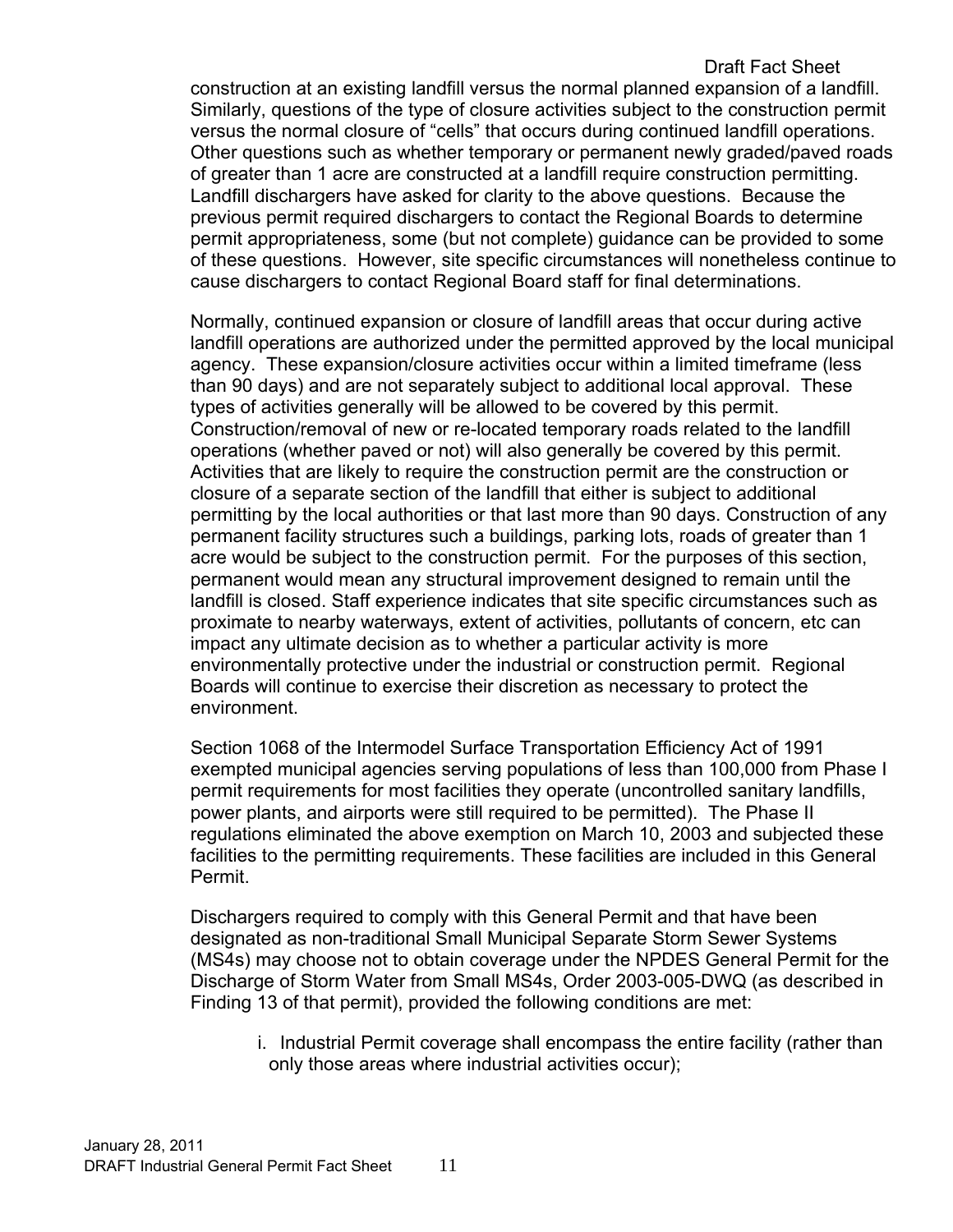iii. The SWPPP shall be submitted to the appropriate Regional Water Board within 180 days of designation (or as directed by the Regional Water Board); and

iv. The SWPPP shall be amended if necessary pursuant to the Small MS4 General Permit public review process.

- 2. Types Of Discharges Not Covered By This General Permit
	- a. Discharges from construction and land disturbance activities that are subject to the State Water Board NPDES General Permit for Construction and Land Disturbance Activities.
	- b. Discharges covered by another individual or general storm water NPDES permit. Some storm water discharges may be regulated by other individual or general NPDES permits issued by the State Water Board or the Regional Water Boards. This General Permit shall not regulate these discharges. When the individual or general NPDES permits for such discharges expire, the State Water Board or Regional Water Board may authorize coverage under this General Permit or another general NPDES permit, or may issue a new individual NPDES permit consistent with the federal and state storm water regulations. Interested parties may petition the State Water Board or appropriate Regional Water Board to issue individual or general NPDES permits. General permits may be issued for a particular industrial group or watershed area.
	- c. Discharges that the Regional Water Boards determine to be ineligible for coverage under this General Permit. In such cases, a Regional Water Board will require that the discharges be covered by another individual or general NPDES permit. The applicability of this General Permit to such discharges is terminated when the discharge is subject to another individual or general NPDES permit.
	- d. Discharges that do not enter waters of the United States. These include:
		- i. Discharges to municipal separate sanitary sewer systems;

ii. Discharges to evaporation ponds, percolation ponds, or that are otherwise retained and prevented from entering waters of the United States.; and

iii. Discharges to combined sewer systems. In California, the only major combined sewer systems are located in San Francisco and downtown Sacramento. Dischargers who believe they discharge into a combined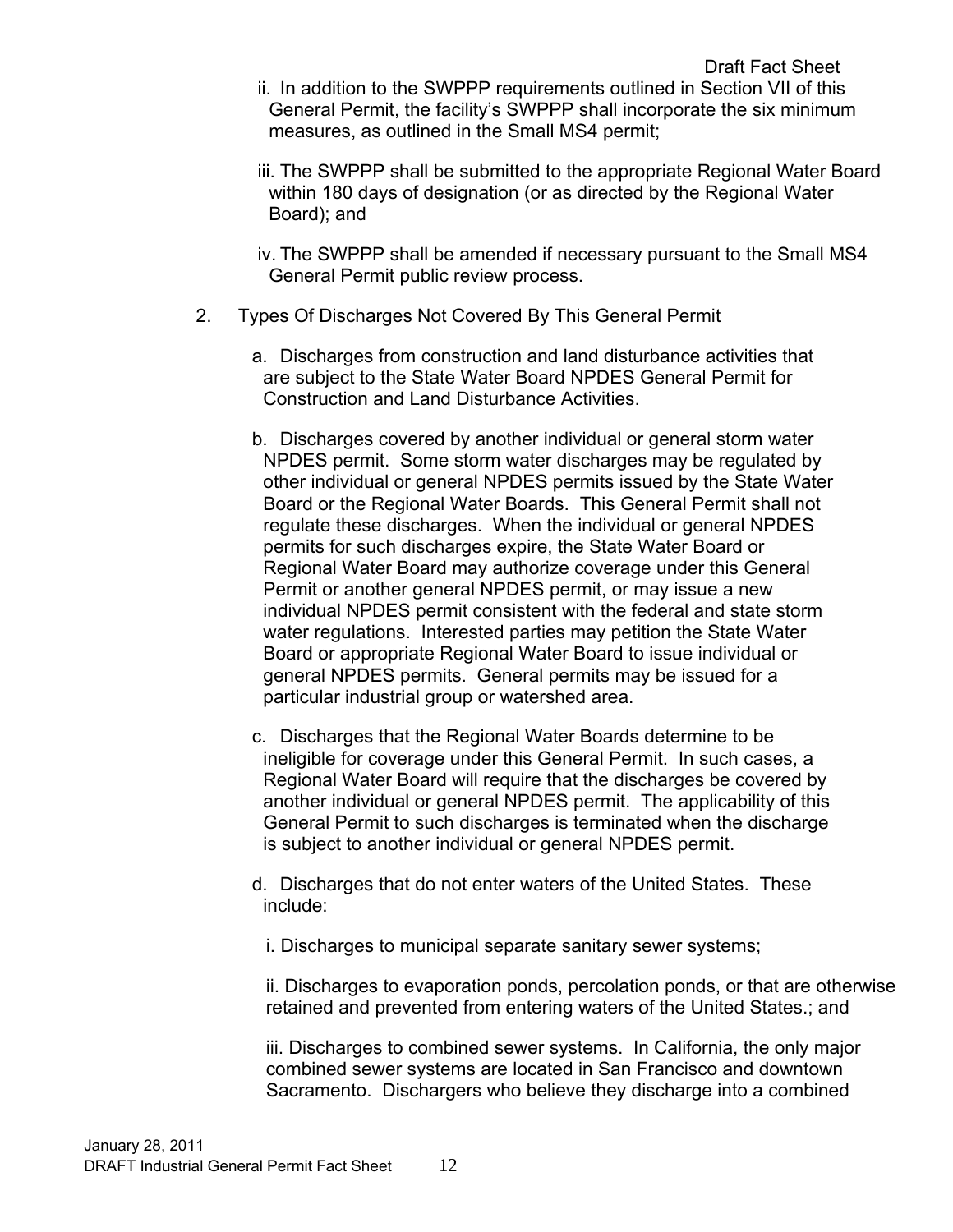Note: To avoid discharging without a permit, violating the CWA, and facing possible enforcement action, Dischargers should be certain that no discharge of storm water to waters of the United States could occur under any circumstances. Such Dischargers should contact the Regional Water Board with any zero discharge exemption questions.

e. Discharges from oil and gas facilities, unless:

i. Discharges have resulted in a reportable quantity (RQ) discharge for which notification is or was required pursuant to 40 C.F.R. Parts 110, 117, and 302 at any time after November 19, 1987, or

- ii. Discharges contributed to a violation of a water quality standard.
- f. Discharges from mining facilities that do not come into contact with any overburden, raw materials, intermediate product, finished product, by-product, or waste product located at the facility. These facilities must obtain Permit coverage if they have a new release of storm water resulting in a discharge of an RQ.
- g. Discharges from facilities on Tribal Lands are regulated by US EPA and are not subject to this General Permit.
- 3. Conditions for Permit Coverage
	- a. The State Water Board has decided that all documents related to general storm water enrollment and compliance should be submitted electronically. The State Water Board has developed an online database system call the Stormwater Multi Application Reporting and Tracking System (SMARTS) to handle this business process and self-reporting. More on SMARTS and access to the database is available online at [https://smarts.waterboards.ca.gov](https://smarts.waterboards.ca.gov/)
	- b. In accordance with the Phase II regulations, this General Permit requires all Dischargers who operate facilities described in Attachment A (that are not otherwise permitted) to electronically submit using SMARTS either PRDs to obtain coverage under this General Permit, or a Certification related to Conditional Exclusion (e.g., No Exposure – NEC, No Discharge and others) to certify that there are no industrial activities exposed to storm water at the facility. The requirement to submit PRDs or a NEC includes facilities that previously self-certified no exposure under the previous permit (category 11). The Legally Responsible Person shall electronically submit the applicable form or forms (either the PRDs or the NEC) using SMARTS for each individual facility.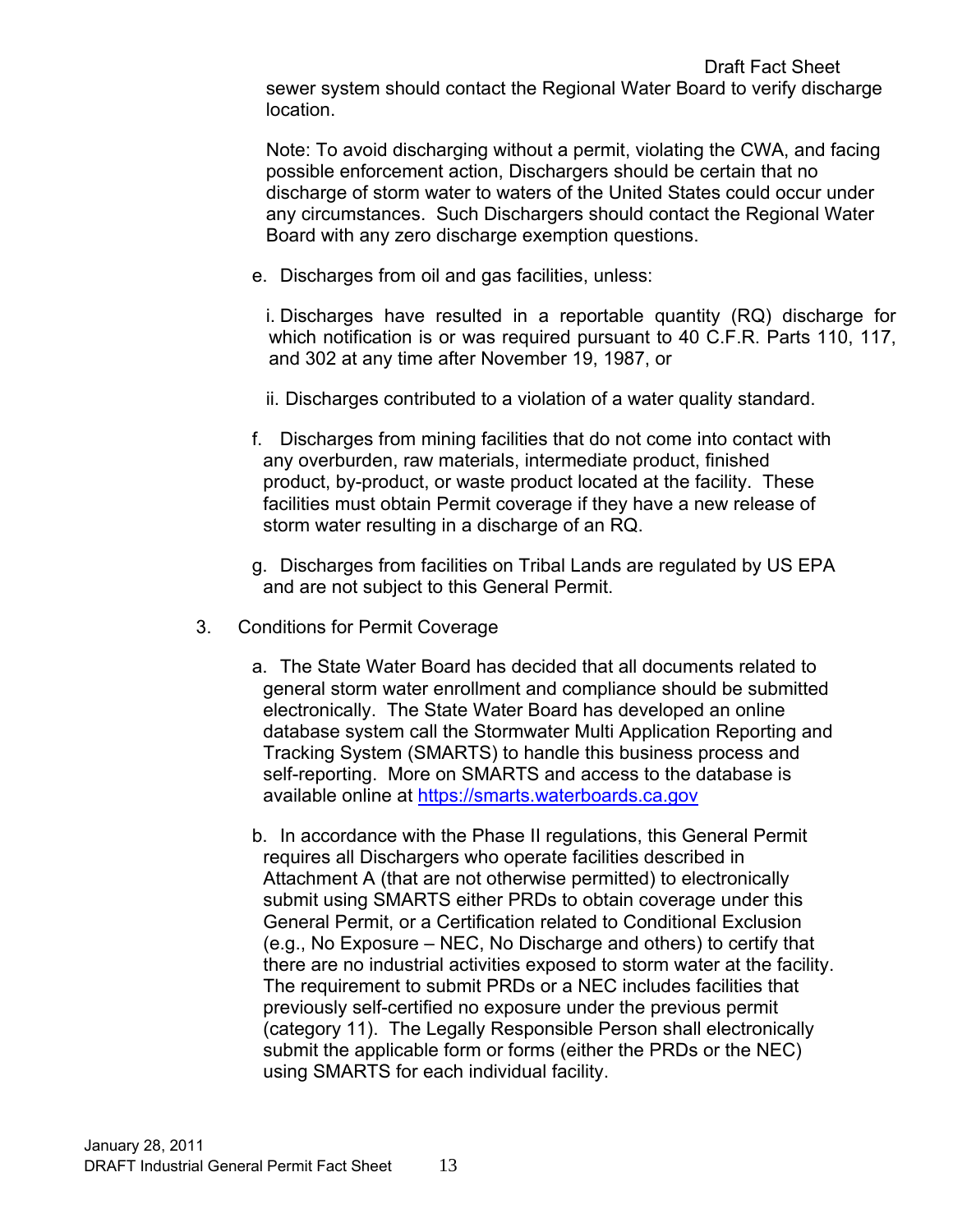d. All Dischargers submitting PRDs on or after the effective date of this General Permit shall immediately comply with this General Permit. Existing Dischargers who have filed NOIs before the effective date of this General Permit shall:

i. Receive automatic coverage under this General Permit;

ii. Modify and implement SWPPPs and Monitoring Programs in compliance with this General Permit no later than [insert effective date];

iii. Continue storm water compliance activities in accordance with the expired general permit until their SWPPP and Monitoring Programs are modified and implemented; and

iv. File a Notice of Termination (NOT) or NEC at any time after this General permit has been adopted when they satisfy the conditional exclusion conditions or otherwise become eligible to terminate permit coverage.

e. Dischargers who had not submitted PRDs prior to the adoption of this General Permit because their facilities were classified as 'light industries' (under the prior Phase I regulations) and did not have exposure to industrial materials and activities, shall mail or electronically file a NEC by January 1, 2012.

# <span id="page-14-0"></span>**C. Non Storm Water Discharges**

A major element of the SWPPP is identification and elimination of unauthorized nonstorm water discharges. Unauthorized non-storm water discharges can contribute a significant pollutant load to receiving waters. Measures to control spills, leakage, and dumping can often be addressed through BMPs.

Unauthorized non-storm water discharges can be generated from various pollutant sources. Depending upon their quantity and location where generated, unauthorized non-storm water discharges can discharge to the storm drain system either during dry weather, or during a storm event (co-mingled with storm water discharge). They can consist of (1) waters generated by the rinsing or washing of vehicles, equipment, buildings, or pavement; and (2) fluid, particulate or solid materials that have spilled, leaked, or disposed of improperly.

Some non-storm water discharges are not directly related to industrial activities and do not normally contain pollutants when properly managed. Section IV of this General Permit lists non-storm water discharges that are authorized when dischargers satisfy certain described conditions.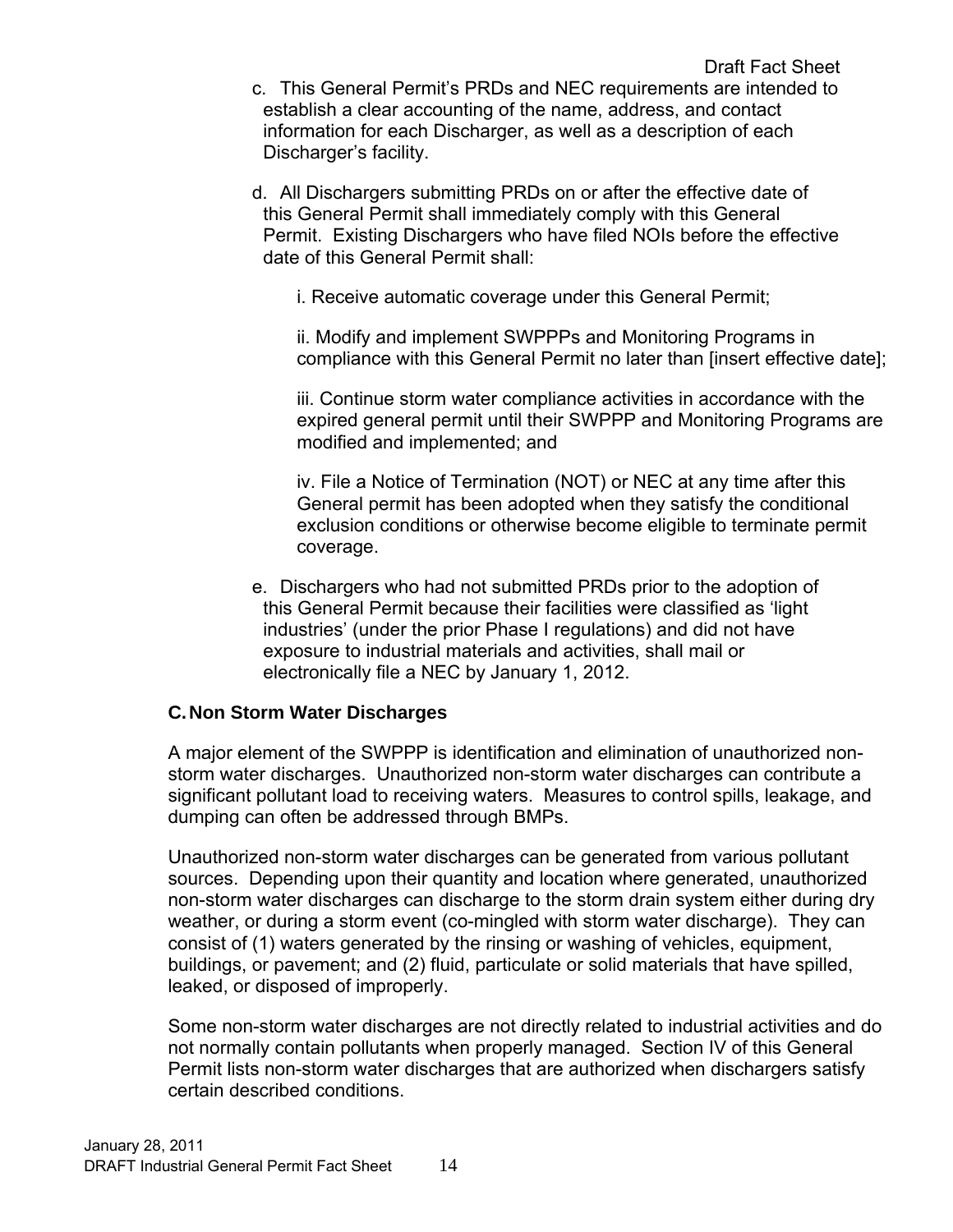The requirements for authorized and non-authorized discharges remain essentially unchanged from the prior permit(s).

# <span id="page-15-0"></span>**D. Training Qualifications and Requirements**

The previous permit did not specify how to comply with many of the requirements it contained and much of the training that dischargers received had little or no state guidance on how to achieve compliance. By standardizing and requiring training standards, it is the State Water Board's opinion that this will improve monitoring data quality, provide more site-specific compliance information, and expand industries' understanding and implementation of the permit requirements. This General Permit requires dischargers to hire a Qualified SWPPP Developer (QSD) who has completed the statewide training protocol. The QSD is responsible for writing the SWPPP and for giving professional site compliance guidance to the discharger. The discharger is also required to assign and send an individual from the facility who is authorized to implement this General Permit's requirements to the Qualified SWPPP Practitioner (QSP) training.

## <span id="page-15-1"></span>**E. SWPPP Requirements**

1. Minimum BMPs

The EPA's 2008 MSGP requires dischargers to comply with 12 non-numeric technology based effluent limits in Section 2.1.2 of the permit<sup>[6](#page-15-2)</sup> through implementing control measures. This requirement was an expansion of the general considerations outlined in the MSGP from 2000. The control measures specified by the EPA are as follows:

- 1. Minimize Exposure
- 2. Good Housekeeping
- 3. Maintenance
- 4. Spill Prevention and Response Procedures
- 5. Erosion and Sediment Controls
- 6. Management of Runoff
- 7. Salt Storage Piles or Piles Containing Salt
- 8. Sector Specific Non-Numeric Effluent Limits
- 9. Employee Training
- 10. Non-Stormwater Discharges
- 11. Waste, Garbage and Floatable Debris
- 12. Dust Generation and Vehicle Tracking of Industrial Materials

This General Permit incorporates six of the above control measures more directly because Regional and State Board staff have found them to be the most applicable to California's dischargers. Some of the others control measures such as minimizing exposure are integrated into this General Permit more indirectly. The following summarizes the requirements in this General Permit that are related to the control measures found in the EPA's MSGP:

<span id="page-15-2"></span> $\overline{a}$ 6 US EPA's MSGP page 13 Section 2.1.2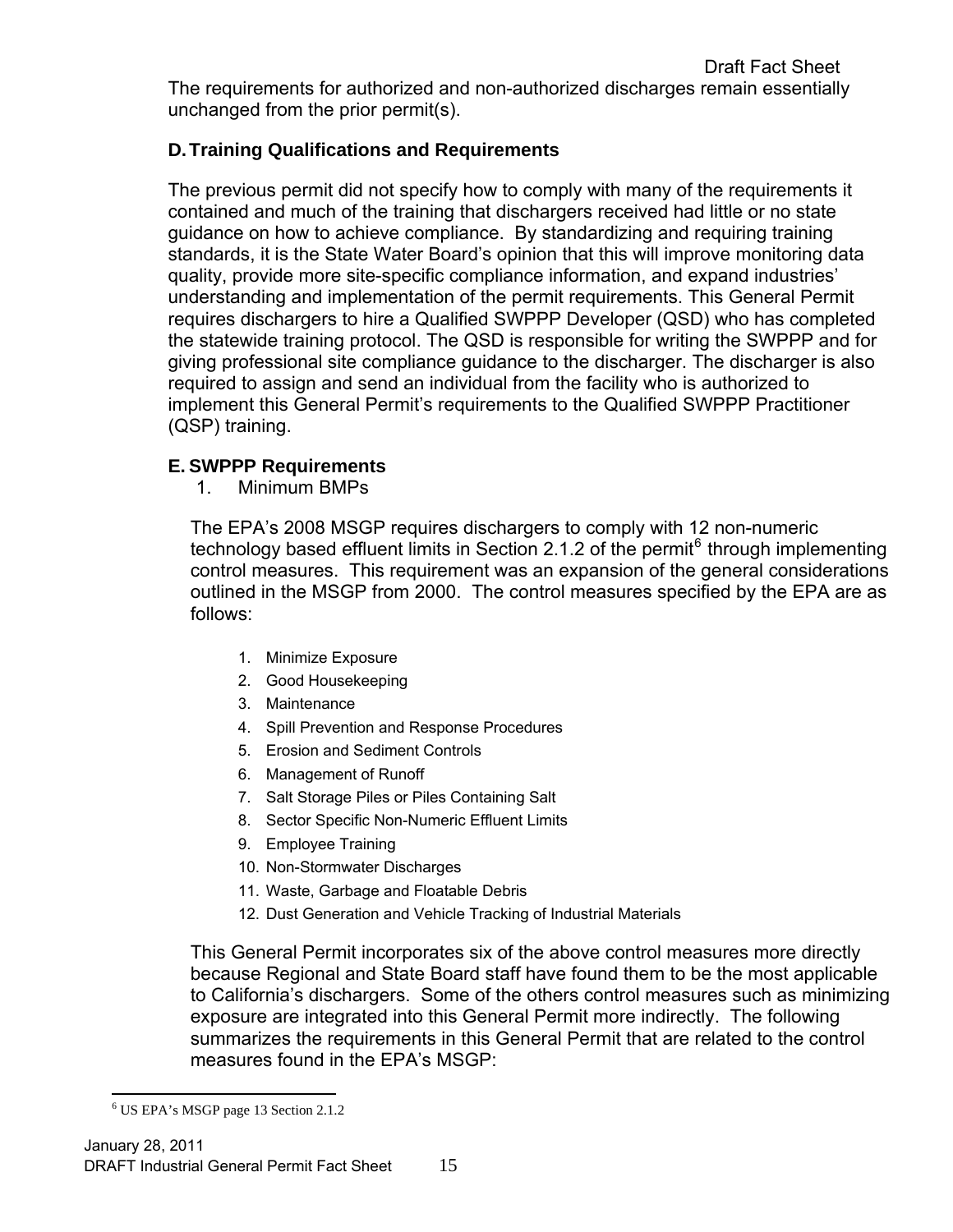## Good Housekeeping

The EPA's MSGP Part 2.1.2.2 requires dischargers to keep all exposed areas, that may be a potential source, clean and orderly. This General Permit seeks to define "clean and orderly" by specifying required a set of seven minimum good housekeeping BMPs which include weekly inspections of outdoor/exposed areas, BMPs for controlling material tracking and rinse/wash water activities, covering and containing stored industrial materials and diverting stormwater from industrial process areas.

### Preventative Maintenance

The EPA's MSGP Part 2.1.2.3 requires dischargers to regularly inspect, test, maintain, and repair all industrial equipment so that leaks, spills and releases to receiving waters via stormwater due to these sources is avoided. This General Permit (Section XX) incorporates this concept by requiring four non structural BMPs which include the identification and inspection of equipment, an equipment maintenance schedule, and equipment maintenance procedures.

#### Spill Response

The EPA's MSGP Part 2.1.2.4 requires dischargers to minimize the potential for leaks, spills and other releases that may be exposed to stormwater. There is also a requirement to develop a spill response plan and implement procedures such as label containers that are susceptible to a spill or a leakage, containment measures for such materials, procedures for stopping leaks/spills and notifying appropriate personnel about the occurence. This General Permit (Section XX)requires the implementation of three general BMPs that facilities can easily incorporate into their industrial activities to respond to spills in general, but will also help prevent that such spills may affect stormwater. These BMPs are: developing a set of spill response procedures, identify/describe equipment needed and where located at facility, and identify and train spill response personnel.

Material Handling and Waste Management

The EPA's MSGP Part 2.1.2.3 requires dischargers to ensure that waste, garbage and flotable debris are not discharged into receiving waters. The MSGP identifies that keeping areas clean and intercepting such materials are ways to minimize such discharges. This General Permit (Section XX) requires dischargers to prevent or minimize handling of waste or materials during a storm event that could potentially discharge, contain materials susceptible to wind erosion, cover waste disposal containers when not in use, clean manage spills of such wastes or materials in accordance with Section XX, and daily inspect outdoor areas and equipment that may come into contact with such materials or waste and become contaminated.

### Employee Training Program

The EPA's MSGP Part 2.1.2.9 requires all employees engaged in industrial activities or materials that may affect stormwater to be trained in how to implement this permit.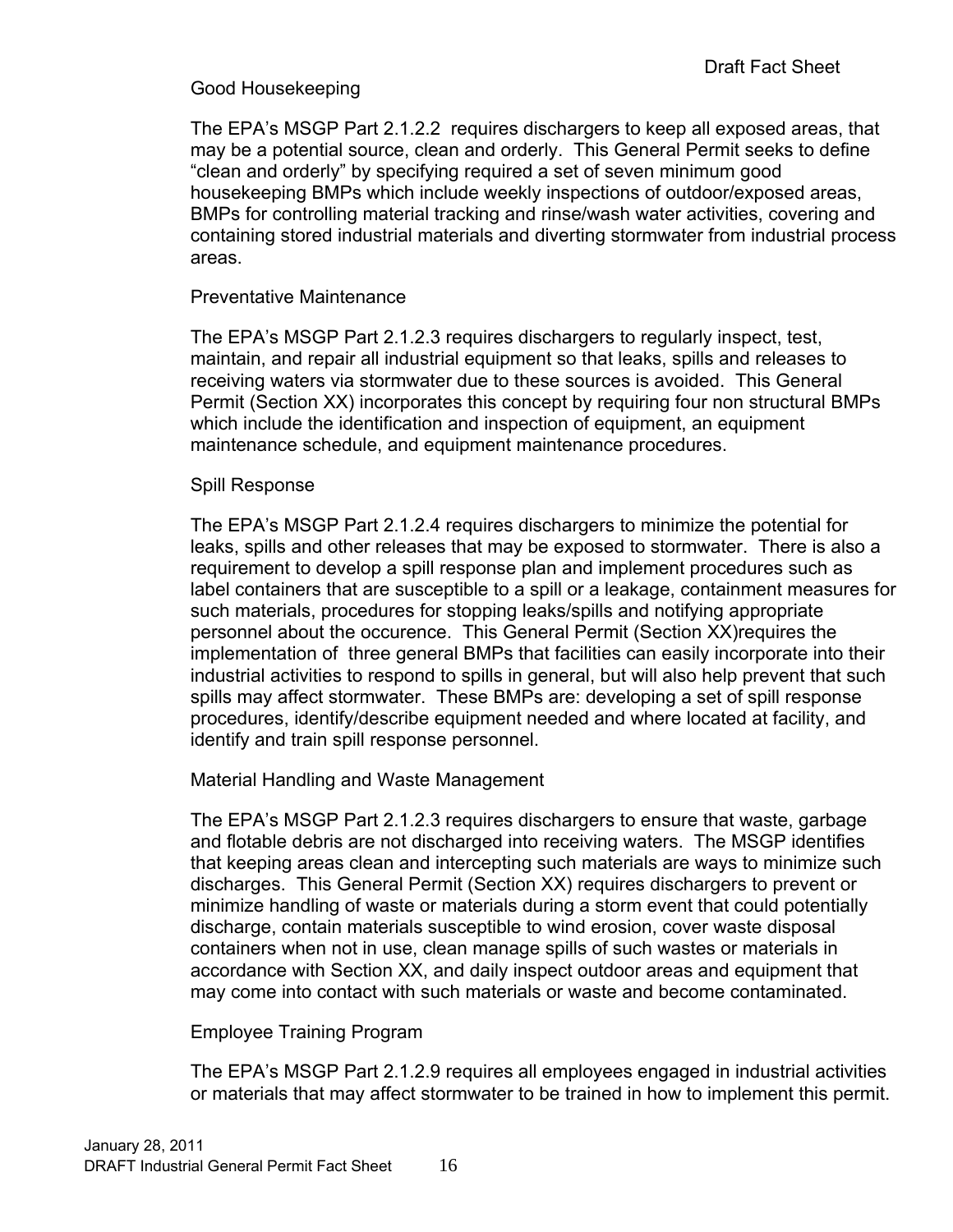## Draft Fact Sheet

This General Permit requires that necessary personnel are trained in how to comply with the permit's requirements. These are the Four minimum training BMPs required: prepare the proper training materials and manuals for employees, identify which staff needs to be trained, provide a training schedule, and maintain documentation on the training classes and who received the training. This General Permit also requires a QSD, who writes the SWPPP and a QSP who is assigned to each facility, both of these individuals can help with compliance of these training requirements. Any personnel involved with implementing, permit requirements, the SWPPP, monitoring requirements or BMPs is part of the Pollution Prevention Team.

Erosion and Sediment Controls

The EPA's MSGP Part 2.1.2.5 requires the use of structural and/or non-structural control measures to stabilize exposed areas and contain runoff. Also required is the use of a flow velocity dissipation device(s) in outfall channels where necessary to reduce erosion and/or settle out pollutants. The EPA has developed some online resources for erosion and sediment controls that can be found at the MSGPs website: <http://cfpub.epa.gov/npdes/stormwater/msgp>which includes thier National Menu of BMPs<http://cfpub.epa.gov/npdes/stormwater/menuofbmps/index.cfm>and the National Management Measures to Control Nonpoint Source Pollution from Urban Areas:<http://water.epa.gov/polwaste/nps/urban/index.cfm>

Another valuable resource for research possible BMPs is the California Storm Water Quality Assocations Industrial and Commerical BMP Handbook: http://www.cabmphandbooks.com/Industrial.asp

Record Keeping and Quality Assurance

The EPA's MSGP does not assign control measures directly to record keeping in Section 2.1.2 but has many direct permit requirements related to reporting Section 7 Reporting and Recordkeeping. This General Permit has directly enforceable minimum reporting BMPs that require dischargers to keep and maintain records and ensure that management procedures are designed to ensure that appropriate staff implements permit requirements, including the SWPPP and monitoring. These protocols mirror some of the EPAs requirements in Section 7.

### Visual Inspections

The EPA's MSGP Part 2.1.2 The EPA's MSGP does not assign control measures directly to visual inspections in Section 2.1.2 but has many direct permit requirements related to mandatory visual inspections in Section 4.2 Quarterly Visual Assessment of Stormwater Discharges. This General Permit has directly enforceable minimum visual inspection BMPs that require dischargers to conduct a minimum of one quarterly visual inspection of industrial areas and activities (where one can be the ACFCE), implement corrective actions and/or SWPPP revisions resulting from inspections, prepare a corrective actions summary and SWPPP revisions based on these visual inspections to include in the Annual Report, and certify in the Annual Report that each quarterly visual inspection was completed. These protocols mirror some of the EPAs requirements in Section 4.2.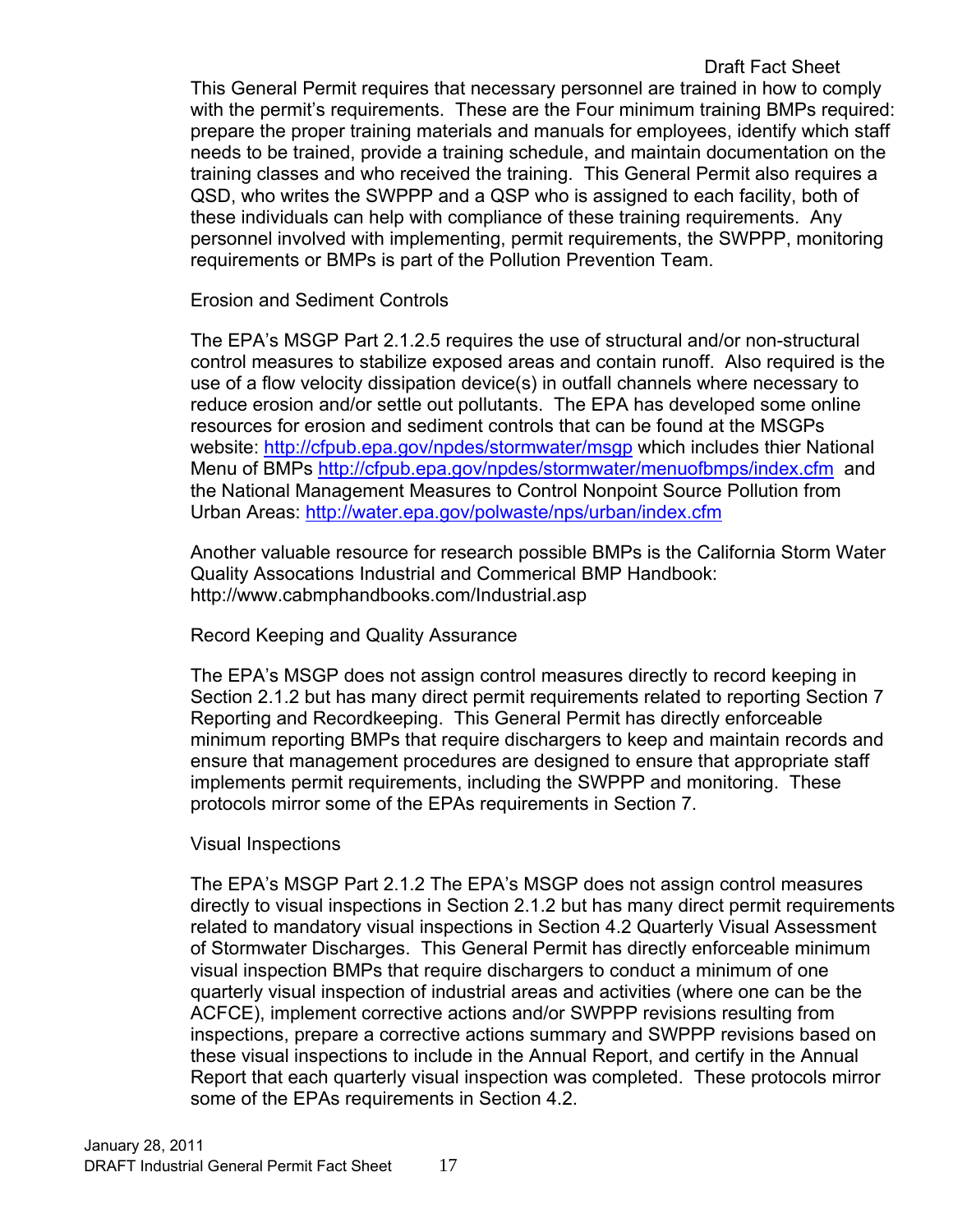Draft Fact Sheet Dischargers are required to implement an effective suite of BMPs that meet the BAT/BCT standard for their facility. Regional Board staff conducted inspections of dischargers' facilities and discovered significant variation among each discharger's interpretation of what BMPs constitute BAT and BCT, and consequently, what BMPs are necessary to comply with the previous permit.. Therefore, Section VII. 8.A of this General Permit establishes a new requirement that dischargers must include specific minimum BMPs in their SWPPP and implement these at their facilities. In addition, due to significant variety of facilities conducting numerous and differing industrial activities throughout the state, this General Permit retains the requirement from the previous permit to establish and implement facility-specific BMPs that reflect BAT and BCT beyond the minimum BMPs in this General Permit. These minimum BMPs, together with the more comprehensive facility-specific BMPs, will constitute compliance with BAT/BCT. All Dischargers must evaluate their facilities to determine the best practices necessary to implement these minimum BMPs and the additional, facility-specific BMPs. By requiring minimum BMPs, the number of compliance violations identified during Regional Water Board inspections should be reduced.

The State Water Board has selected minimum BMPs that are generally applicable and necessary at all facilities. The minimum BMPs are consistent with the types of BMPs normally found in properly developed SWPPPs and, in most cases, should represent a significant portion of a discharger's BAT and BCT compliance. Because of the diverse industries covered by this General Permit, the development of a more comprehensive list of minimum BMPs, that would constitute full compliance with BAT/BCT for all dischargers, is not currently feasible. The selection, applicability, and effectiveness of a given BMP is very often related to industrial activity type and to facility-specific facts and circumstances. These additional, facility-specific BMPs must be selected and implemented by the dischargers, based on the type of industry and facility-specific conditions, in order to achieve BAT and BCT.

The failure to implement any of these minimum BMPs, unless it can be clearly demonstrated that they are not applicable to the facility, is a violation of the General Permit. An example of how a discharger would demonstrate that a minimum BMP does not apply to their facility operations would be a statement in the SWPPP that the facility has no waste disposal containers<sup>[7](#page-18-0)</sup> that need to be covered. The failure to implement facility-specific BMPs that are necessary to achieve compliance with BAT/BCT and to meet applicable water quality standards is also a violation of this General Permit.

### 2. SWPPP

This General Permit requires all Dischargers to develop, implement, and retain onsite a facility-specific SWPPP. The SWPPP must be written by a QSD and overseen by a QSP. This General Permit's SWPPP requirements generally follow the US EPA's five-phase approach to developing SWPPPs as described in Fact Sheet Figure 1. This approach provides the flexibility necessary to establish appropriate BMPs for different types of industrial activities and pollutant sources.

<span id="page-18-0"></span> $\overline{a}$ 7 See General Permit Section VIII.H.1.d.iii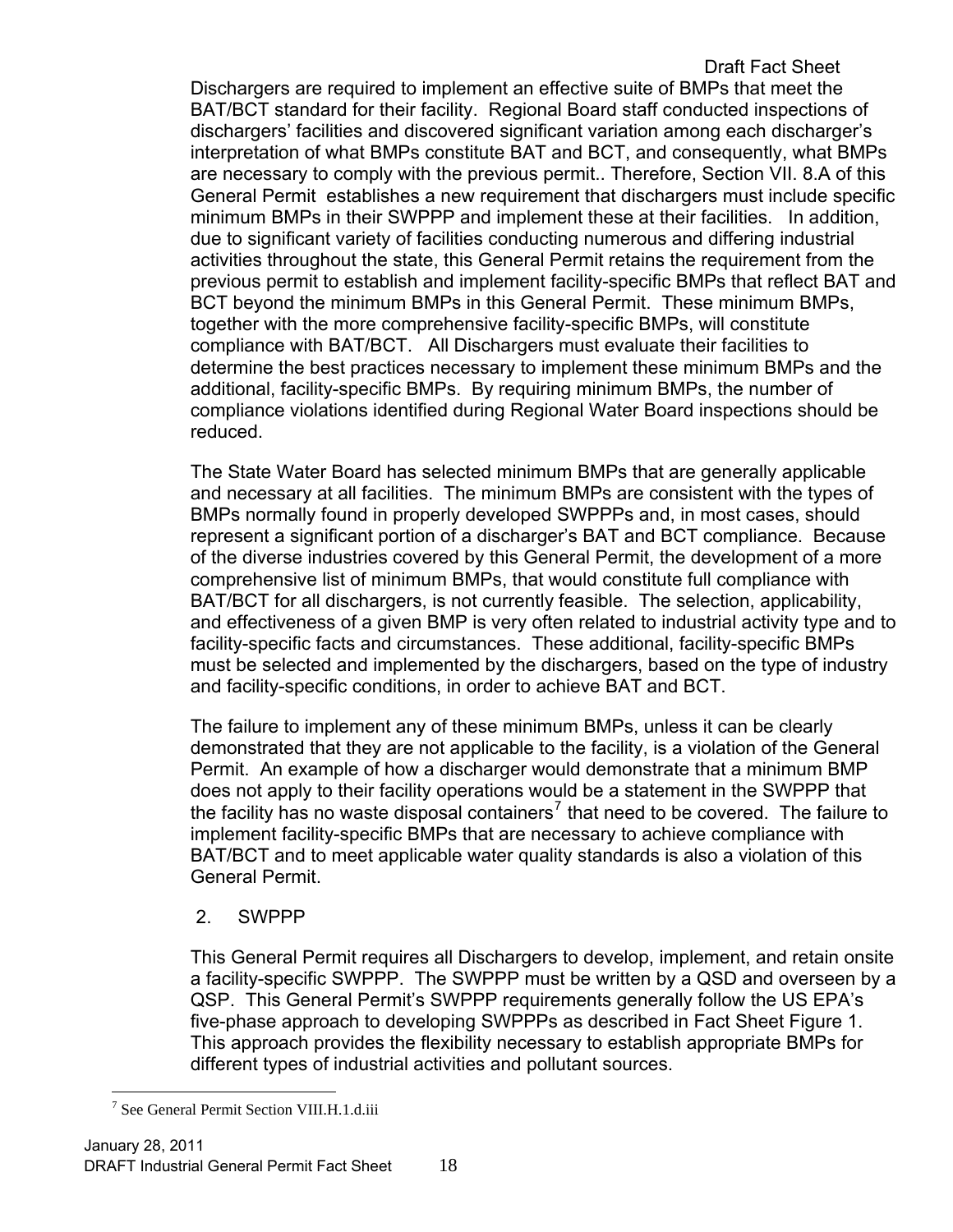#### Draft Fact Sheet This General Permit's SWPPP requirements have been modified to better clarify the extent Dischargers must describe their BMPs. Dischargers must not only describe a BMP in a generic sense, for example "sweeping," but must also describe who is responsible for sweeping, where and how often the sweeping will occur, what the pollutants of concern are, the type and location of sweeping equipment, how and where swept materials should be handled and disposed, etc. Similarly, a Discharger's training program must identify who must receive training, what type of training to provide, how often training needs to be provided, and must include a method to track whether the appropriate personnel have received the training.

This General Permit requires dischargers, at a minimum, to conduct quarterly facility inspections to determine whether the SWPPP should be revised to address any physical or operational changes at the facility and to detect any obvious problems with the SWPPP's existing set of BMPs. The previous permit did not include this requirement, and many dischargers did not conduct the inspections necessary to assure that the SWPPP is updated throughout the year. Many dischargers did not update their SWPPPs until completion of the annual comprehensive site compliance evaluation. The State Water Board believes that setting a minimum frequency is reasonable and will not result in a significant burden for dischargers.

The failure to develop, implement, or update an adequate SWPPP that is specific to the facility is a violation of this General Permit. As part of the Regional Boards enforcement authority, they may place a discharger in violation of any of this General Permit's Corrective Action Levels (as described in Section XVII of this General Permit) into any one of the three Corrective Action Levels. The failure to maintain the SWPPP on site and have it available for inspection is a violation of this General Permit.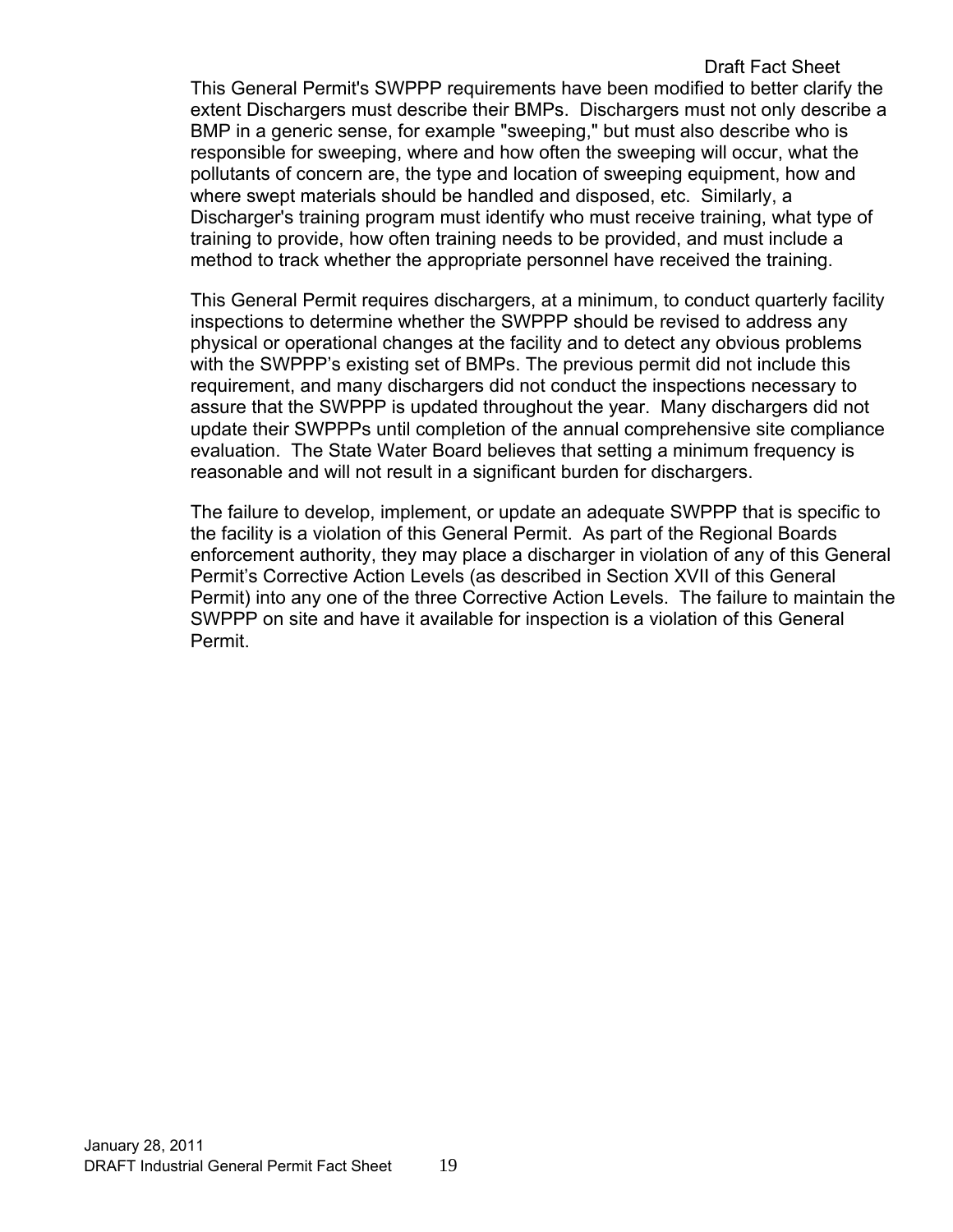## <span id="page-20-0"></span>**FIGURE 1: Five Phases for Developing and Implementing Industrial SWPPPs**

### **PLANNING AND ORGANIZATION**

 \*Form Pollution Prevention Team \*Review other plans

#### **ASSESSMENT PHASE**

 \*Develop a facility map \*Identify potential pollutant sources \*Inventory of materials and chemicals \*List significant spills and leaks \*Identify non-storm water discharges \*Asses polluant risks

## **BEST MANAGEMENT PRACTICES IDENTIFICATION PHASE**

 \*Minimum Required BMPs \*Facility-specific BMPs

### **IMPLEMENTATION PHASE**

 \*Train employees \*Implement BMPs \*Collect and review records

### **EVALUATION / MONITORING**

 \*Conduct annual facility evaluation \*Review monitoring information \*Evaluate BMPs \*Review and revise SWPPP

### **COMPLAINCE TIERS**

 \*Level 1 Corrective Actions Operational BMPs \*Level 2 Corrective Actions Treatment/Structural Controls \*Review and revise SWPPP Imposition of NELs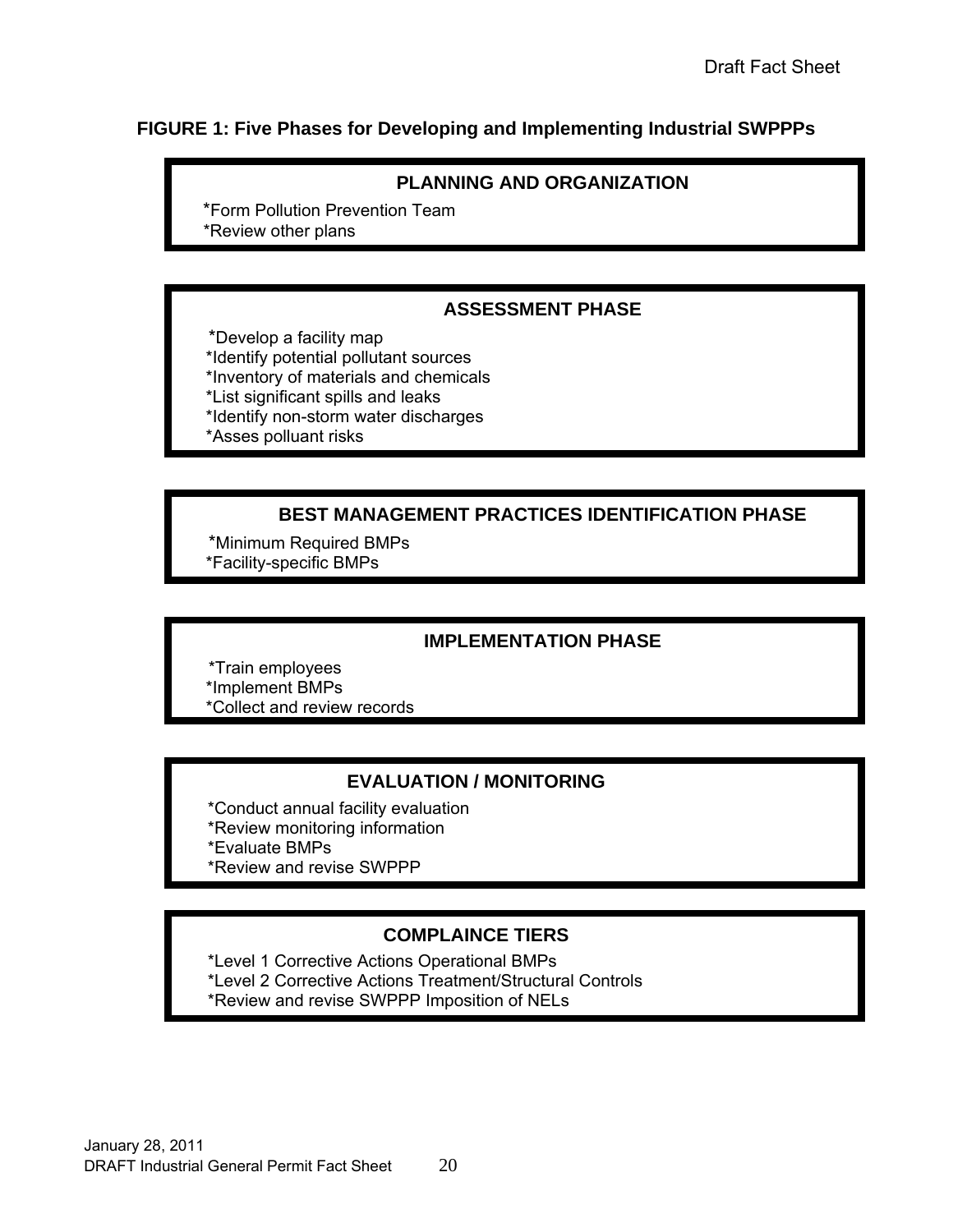### **FIGURE 2: Example Assessment of Potential Industrial Pollution Sources and Corresponding BMPs Summary**

<span id="page-21-1"></span>

| Area                              | Activity | <b>Pollutant Source</b>                                                                       | <b>Industrial Pollutant</b> | <b>Best Management</b><br><b>Practices</b>                                                                        |
|-----------------------------------|----------|-----------------------------------------------------------------------------------------------|-----------------------------|-------------------------------------------------------------------------------------------------------------------|
| Vehicle &<br>Equipment<br>Fueling | Fueling  | Spills and leaks<br>during delivery                                                           | Fuel oil                    | -Use spill and overflow<br>protection                                                                             |
|                                   |          | Spills caused by<br>topping off fuel<br>tanks                                                 | Fuel oil                    | -Train employees on proper<br>fueling, cleanup, and spill<br>response techniques                                  |
|                                   |          | Hosing or washing<br>down fuel area                                                           | Fuel oil                    | -Use dry cleanup methods<br>rather than hosing down area<br>-Implement proper spill<br>prevention control program |
|                                   |          | Leaking storage<br>tanks                                                                      | Fuel oil                    | -Inspect fueling areas regularly<br>to detect problems                                                            |
|                                   |          | Rainfall running off<br>fueling area, and<br>rainfall running<br>onto and off fueling<br>area | Fuel oil                    | -Minimize run-on of storm<br>water into the fueling area,<br>cover fueling area                                   |

## <span id="page-21-0"></span>**F. Monitoring Program**

This General Permit requires dischargers to develop and implement a facility-specific monitoring program to provide indicator monitoring information for the following:

- a. BMPs addressing pollutants in storm water discharges and authorized non-storm water discharges comply with the Discharge Prohibitions, Effluent Limitations, and Receiving Water Limitations of this General Permit,
- b. the presence of pollutants (and their sources) in storm water discharges and authorized non-storm water discharges that may require immediate corrective action, additional BMP implementation, or SWPPP revisions, and
- c. The effectiveness of BMPs to prevent or reduce pollutants in storm water discharges and authorized non-storm water discharges.

Sampling and analysis information can often be useful to the discharger while evaluating the need for improved BMPs. This General Permit's monitoring requirements are consistent with US EPA guidance that emphasizes visual monitoring as the most effective monitoring method for evaluating the effectiveness of BMPs at most facilities. However, this General Permit goes well beyond the US EPA permit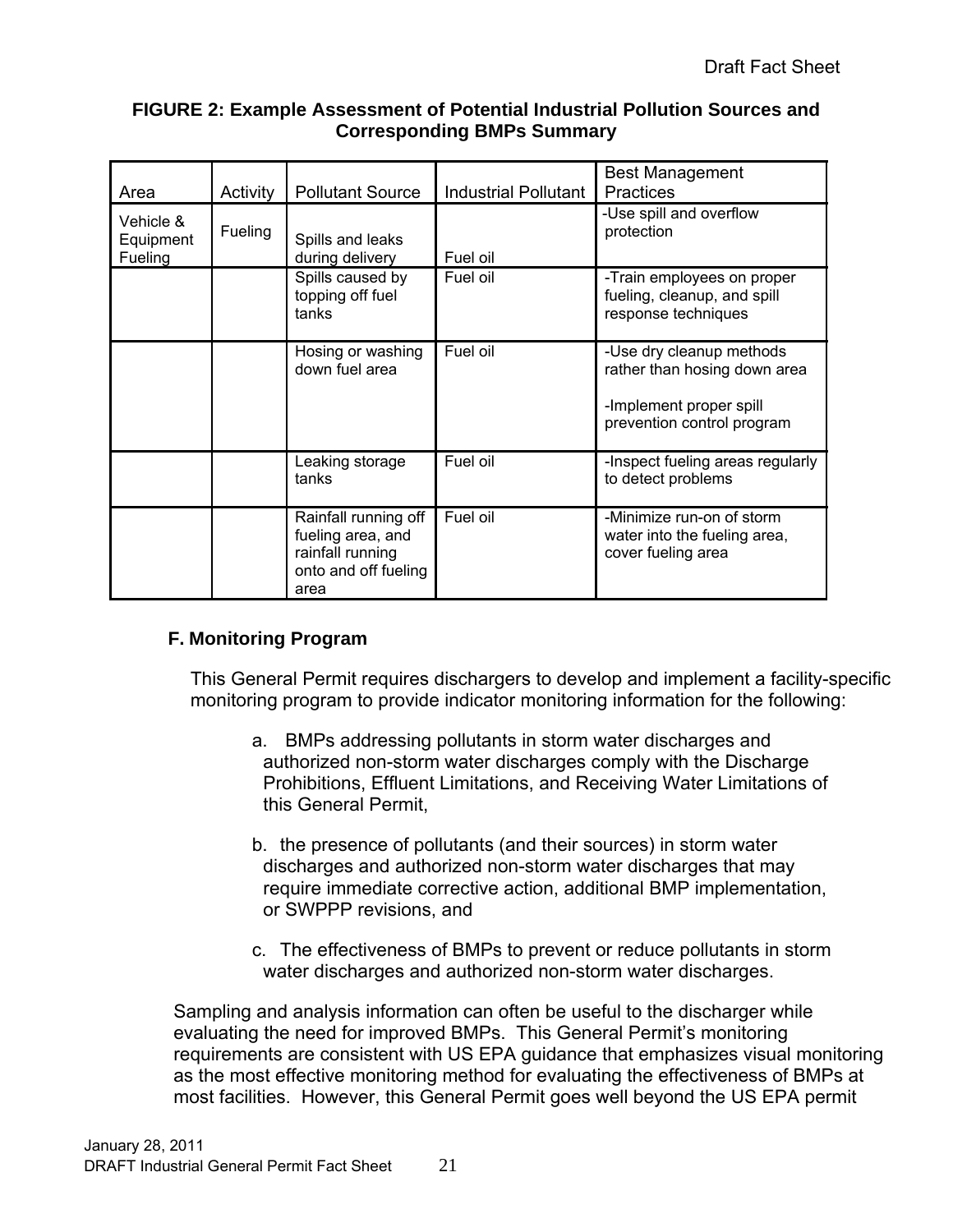Draft Fact Sheet requirements and requires sampling and analysis from all facilities covered by this General Permit. Fact Sheet Figure 3 provides a summary of all the monitoring-related requirements of this General Permit. As recommended by US EPA policy, this General Permit's monitoring requirements also include sampling and analysis for specific parameters that would indicate the presence of pollutants in storm water discharges. Dischargers are also required to evaluate their facilities and analyze samples for additional, facility-specific parameters and constituents. The monitoring program requirements are designed to provide useful, cost-effective, timely, and easily obtained information to assist dischargers to identify pollutant sources, implement corrective actions, and revise BMPs. All dischargers (with the exception of certain active mining operations) are required to:

- 1. Visually monitor authorized and unauthorized non-storm water discharges.
- 2. Collect and analyze storm water samples from qualifying storm events. Each quarterly analysis must include: (a) the minimum indicator parameters: pH, total suspended solids (TSS), Oil and Grease, and specific conductance, (b) parameters that indicate the presence of materials that are mobilized by contact with storm water (such as rock salt) and are likely to be exposed to storm water (based upon the Discharger's pollutant source assessment required in the SWPPP), (c) parameters listed in Table VIII "Additional Analytical Parameters" (These parameters are dependent on the facility's SIC code), and (d) parameters indicating the presence of industrial materials that may be causing or contributing to an exceedance of a water quality standard in the receiving waters. Dischargers subject to federal storm water effluent limitation guidelines in 40 C.F.R. Subchapter N must also sample for and analyze any pollutant specified in the appropriate category.
- 3. Visually monitor the facility before every anticipated storm event to locate and manage obvious pollutant sources.

Minimum parameters are necessary so that dischargers, regardless of whether additional site-specific parameters are selected as discussed below, develop comparable sampling data over time and over many storm events to indicate compliance. Additionally, Regional Water Boards can use such comparable data when evaluating individual facility compliance and when assessing the differences between the various industries. The selection of appropriate indicator parameters is difficult because of the various materials handled at industrial facilities. The parameters selected are relatively broad, inexpensive, and easy to understand. Some parameters, such as pH and specific conductance, shall be tested by dischargers using relatively inexpensive field instruments, providing an immediate alert to possible pollutant sources.

The four selected parameters are considered *indicator* parameters. In other words, regardless of the facility type, these parameters are nonspecific and general enough to usually provide some indication whether pollutants are present in storm water discharge. The following briefly explains why each of these parameters was selected: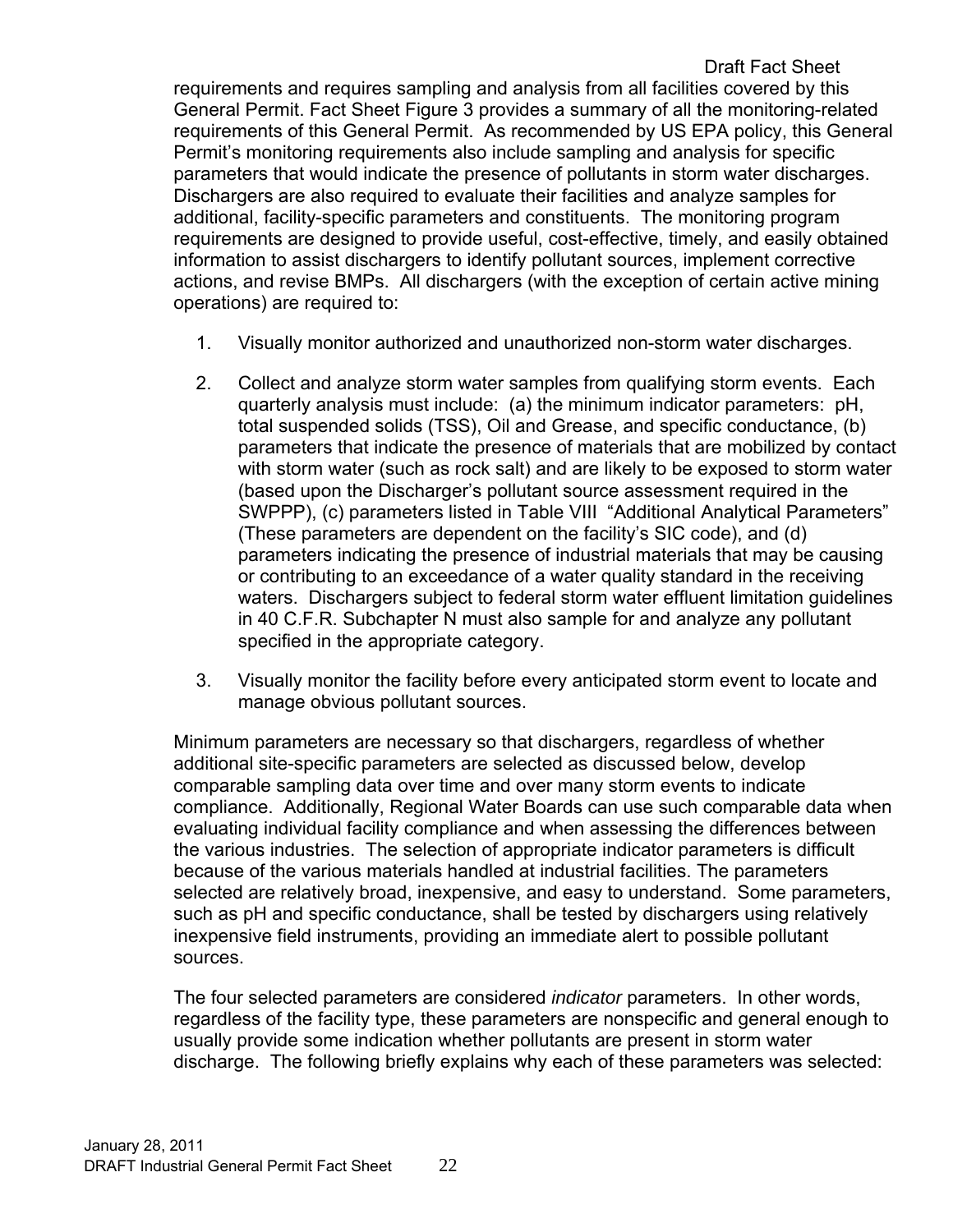pH is a numeric measurement of the hydrogen-ion concentration. The neutral range is usually considered to be within 6.5 to 8.5. At values less than 6.5, the water is considered acidic; above 8.5 it is considered alkaline or basic. Pure rainfall tends to have a pH of a little less than 7. Many industrial facilities handle materials that can affect pH.

TSS is an indicator of the un-dissolved solids that are present in storm water discharge. Sources of TSS include sediment from erosion and dirt from impervious (i.e., paved) areas. Because many pollutants can adhere to sediment particles, reducing sediment can reduce the amount of these pollutants in storm water discharge.

Specific Conductance (SC) is a numerical expression of the ability of the water to carry an electric current. It provides an indication of the degree of mineralization, salinity, or the total dissolved solids present in storm water discharges. Rainwater has a SC of close to zero. Seawater has a very high SC. High SC could affect the usability of waters for drinking, irrigation, and other commercial or industrial use.

Oil and Grease (O&G) is a measure of the amount of oil and grease present in storm water discharge. At very low concentrations, O&G can cause sheen on the surface of water. O&G can adversely affect aquatic life, create unsightly floating material, and make water undrinkable. Sources of O&G include maintenance shops, vehicles, machines, and roadways.

The prior permit allowed dischargers to analyze samples for either Oil & Grease or Total Organic Carbon (TOC). This permit requires all dischargers analyze for Oil & Grease since virtually all dischargers with outdoor activities operate equipment and vehicles which can generate non-water soluble oils and greases. Dischargers with water-soluble based organic oils may, in addition, test for TOC. The TOC and Oil & Grease tests are not synonymous, duplicative or interchangeable.

This General Permit's Monitoring Program contains a table (Table 2) of analytical parameters organized by SIC codes as did the previous permit (Table D). The table is taken from the US EPA's MSGP. In the early 1990s, US EPA, through its group application program, evaluated nationwide monitoring data and developed the listed parameters and SIC associations. The US EPA's MSGP requires dischargers to analyze storm water effluent for the listed parameters under certain conditions. A new analytical requirement has been added to complement the parameters in Table 2. Dischargers are required to select additional site-specific analytical parameters based upon the types of materials that are both exposed to and mobilized by contact with storm water. Dischargers should generally understand how to identify industrial materials that are handled outdoors and which of those materials can easily dissolve or be otherwise transported via storm water.

Similar to the previous permit, dischargers are also required to identify pollutants that may be causing or contributing to an existing violation of any applicable water quality standards for the receiving water. This requirement requires dischargers to select additional analytical parameters that are representative of materials handled at the facility (regardless of degree of storm water contact or relative mobility) if they are related to pollutants that are causing an exceedance of a water quality standard.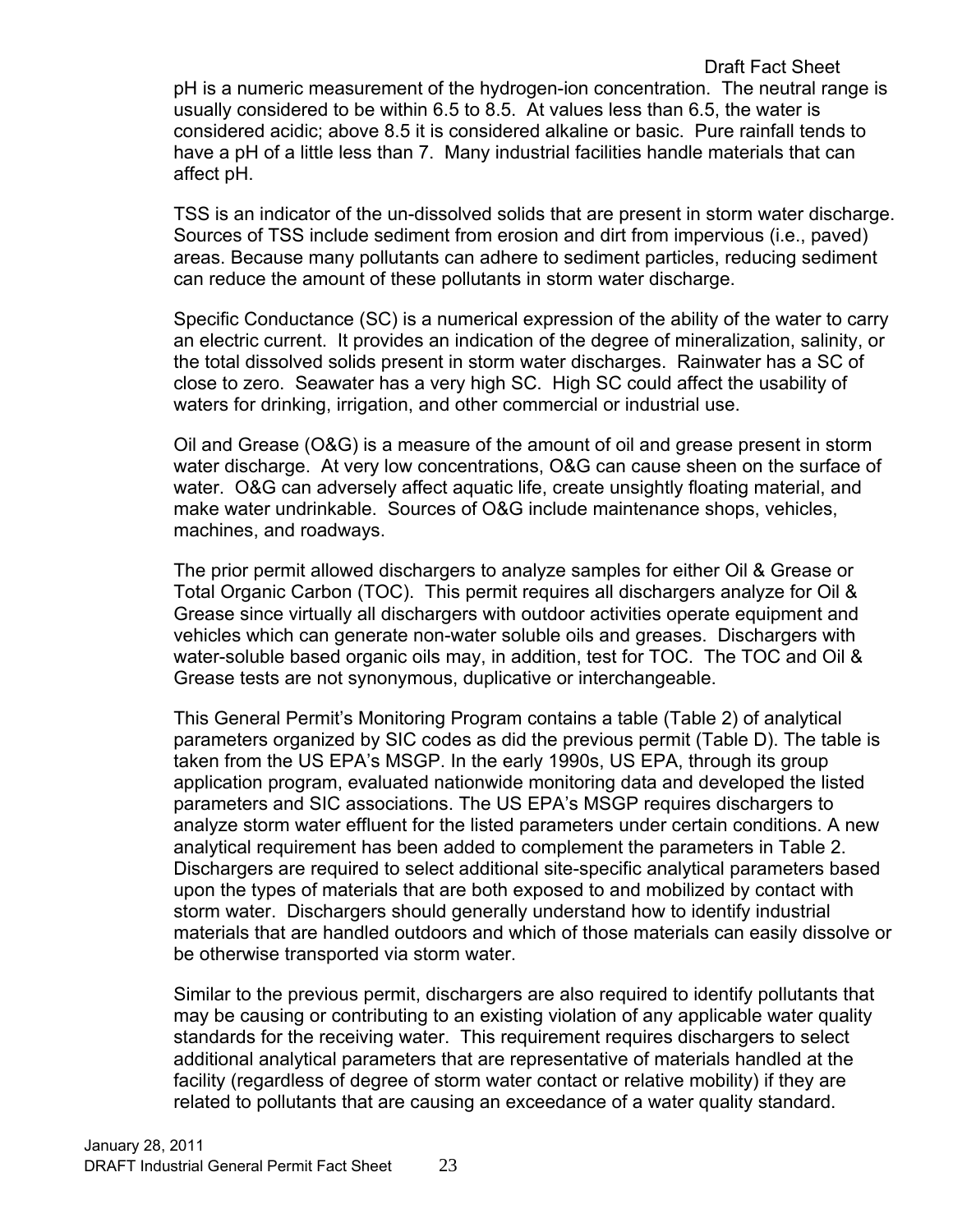#### Draft Fact Sheet

Information on 303(d) listed water bodies is available from the State Water Board and Regional Water Boards. This General Permit requires a combination of visual monitoring and analytical monitoring. Visual monitoring provide dischargers immediate information indicating the presence of most pollutants and their sources. Dischargers must implement timely corrective actions and revise BMPs as necessary. Analytical monitoring can provide an indication of the presence and relative concentrations of pollutants in storm water discharge. Dischargers are required to evaluate potential pollutant sources and corresponding BMPs and make appropriate SWPPP revisions when concentrations exceed NAL corrective action triggers as described below.

This General Permit requires dischargers to perform pre-storm visual monitoring to identify and correct obvious pollutant sources before a storm event to prevent discharges of pollutants. This requirement, which is similar to that required in the Construction Storm Water General Permit, should result in reduced pollutant discharge. Even facilities with good SWPPPs and BMP implementation may, on occasion, detect irregular or non-routine pollutant sources that might not have been otherwise mitigated in time to prevent contact with storm water.

For the purpose of this General Permit's visual monitoring and sampling requirements dry weather shall be defined as two consecutive days (or 48 hours) of combined rainfall of less than ⅛ inch as measured by an on-site rainfall measurement device. The definition is different than the previous permit's definition of "3 working days". The three working days in the previous permit led dischargers to miss many storm events. Often, dischargers were unable to colIect even one sample per year. The current MSGP established by the EPA sets a "measurable storm event" as one that results in an actual discharge after 72 hours (three days)<sup>[8](#page-24-1)</sup>. Washington State defines a "qualifying storm event" as a storm with at least 0.1 inches of precipitation preceeded by at least 24 hours of no measurable precipitation<sup>[9](#page-24-2)</sup>. Washington's requirement mirrors the previous EPA's MSGP (2000 version). Oregon State only requires that samples are take 14 days apart<sup>[10](#page-24-3)</sup>. The two consecutive days (or 48 hours) as a definition for dry weather is a balance between the EPA's MSGP requirements and the more stringent 24 hour period set by Washington State. This definition is also consistent with the previously adopted Construction General Permit, which defines a Qualifying Rain Event as any event that produces 0.5 inches or more precipitation with a 48 hour or greater period between rain events<sup>[11](#page-24-4)</sup>.. Staff chose  $\frac{1}{4}$ of an inch over ½ since manu industrial facilites have impervious areas and will generate runoff faster than a Construction site

## **G. Sampling And Analysis Requirements**

As part of the 1991 general permit adoption process, the 1992 general permit amendment process, and the 1997 general permit adoption process, the State Water

<span id="page-24-0"></span> $\overline{a}$ 

<span id="page-24-2"></span><span id="page-24-1"></span><sup>8</sup> US EPA Multi Sector General Permit – Fact sheet page 38 Section 6.1.3 Measurable Storm Event 9 Washington State Department of Ecology Storm Water NPDES Industrial General Permit page 72 Fact sheet Sample Timing Section

<span id="page-24-3"></span><sup>10</sup> Oregon State Department of Environmental Quality Storm Water NPDES Industrial General Permit page 13 Grab Sampling and Visual Monitoring Procedures and Locations

<span id="page-24-4"></span><sup>11</sup> California's Storm Water NPDES Construction General Permit Appendix 5 Glossary page 8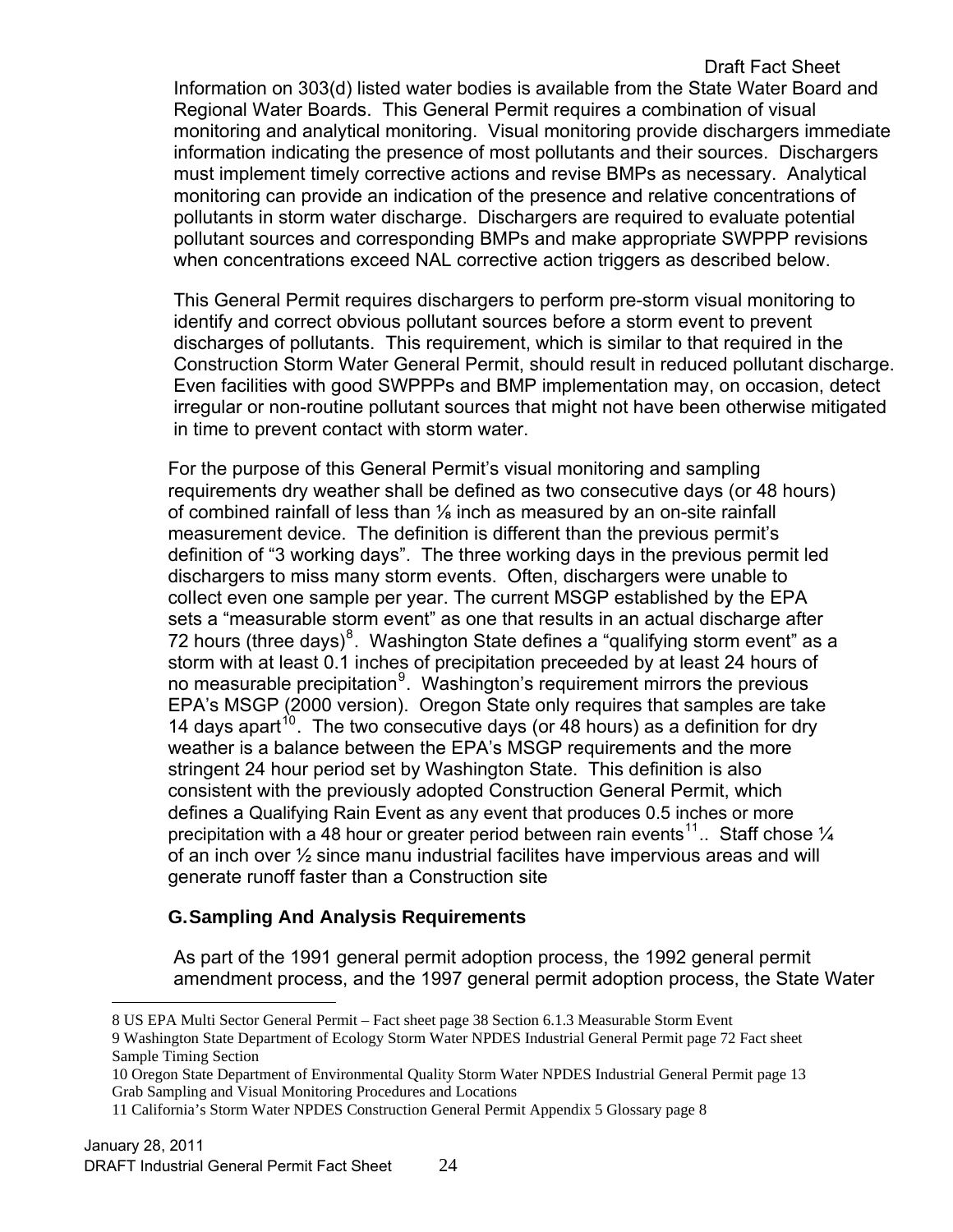The comments received generally fall into three primary categories:

- 1. Those supporting a quantitative sampling and analysis approach (sampling and analysis that would produce accurate dischargecharacterizing and pollutant concentration data) as the primary method of determining compliance with water quality standards. These commenters generally supported the use of stringent numeric effluent limitations such as California Toxics Rule (CTR) values to demonstrate compliance;
- 2. Those supporting only visual monitoring as the primary method of determining compliance. These commenters generally assert that storm water sampling is a defective means of determining water quality impacts on the receiving waters; and
- 3. Those supporting the prior permit's approach of a combination of visual monitoring and cost-effective qualitative sampling and analysis (sampling and analysis that would produce data indicating the presence of pollutants) to determine compliance. Within each of the three categories, there are various recommendations and rationales as to the exact monitoring frequencies, procedures, methods, etc.

Those in favor of the quantitative sampling and analysis approach argue that it is the only reliable and meaningful method of assuring that (1) BMPs are effective in reducing or preventing pollutants in storm water discharge in compliance with BAT/BCT, and (2) the discharge is not causing or contributing to an exceedance of a water quality standard. They believe that visual monitoring is not effective in measuring pollutant concentrations nor is it effective in determining the presence of colorless/odorless pollutants. They argue that qualitative sampling and analysis (and the use of indicator parameters) will not provide results useful for calculating pollutant loading nor accurately characterize the discharge.

Those in favor of requiring only visual monitoring argue that sampling and analysis is unnecessary because (1) the previous permit did not include numeric effluent limitations so the usefulness of sampling and analysis data is limited, (2) a significant majority of Dischargers should be able to develop appropriate BMPs without sampling and analysis data, (3) most pollutant sources and pollutants can be detected and mitigated through visual monitoring, (4) the costs associated with quantitative sampling and analysis are excessive and disproportional to any benefits, (5) the US EPA storm water regulations do not require sampling, (6) the US EPA's nationwide permit relies heavily on visual monitoring and only requires a limited number of specific industries to conduct sampling and analysis, and (7) the majority of dischargers are small businesses and do not have sufficient training or understanding to perform accurate sampling and analysis.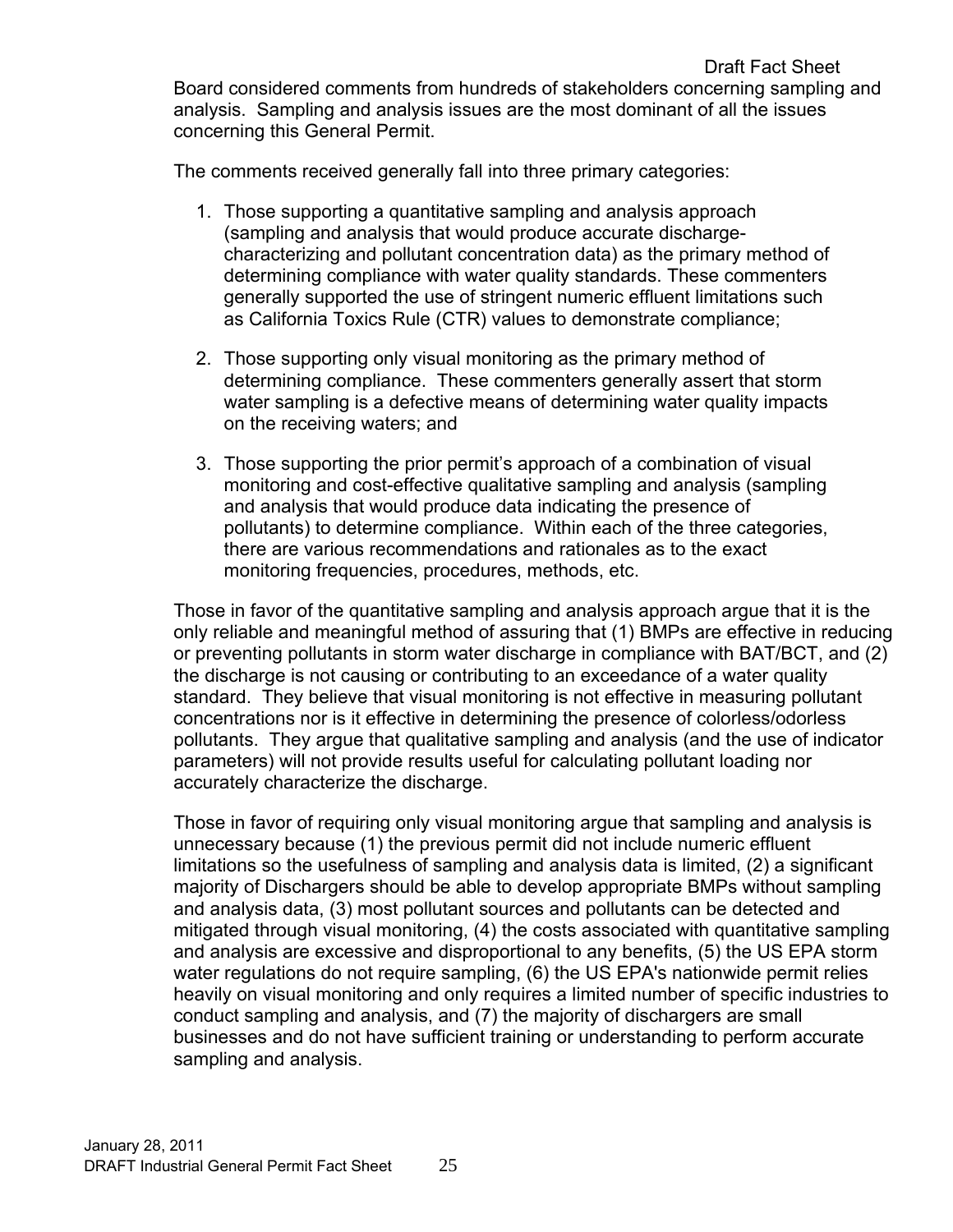Draft Fact Sheet Those in favor of requiring both visual monitoring and a cost-effective qualitative monitoring program argue that (1) both are within the means and understanding of most dischargers, and (2) the results of both types of monitoring are useful for evaluating a discharger's compliance without increasing burden on the dischargers and without subjecting the dischargers to non-technically justified enforcement actions.

An area in common among many commenters is that the permit should provide a more accurate definition of what constitutes compliance, what corrective action procedure dischargers must follow, and a clearly defined end point for determining whether a discharger is in violation of the permit and subject to enforcement actions. The State Water Board believes that a significant majority of dischargers should be able to develop appropriate BMPs to reduce pollutants using BAT/BCT without implementing the necessary and costly improvements related to quantitative sampling and analysis.

The State Water Board believes that a significant majority of dischargers should be able to develop appropriate BMPs without costly quantitative sampling and analysis. Without established storm water numeric effluent limits, which are particularly difficult to calculate because of the variation in storm water discharge duration, intensity, and time of year, etc., the State Water Board considers the difficulty and costs associated with developing quantitative sampling and analysis programs at all 9,500 facilities currently permitted to outweigh the limited benefits. The problems of requiring quantitative monitoring lie mainly with the costs and difficulty of accurately sampling storm water discharges. Those who support quantitative monitoring believe that the data is necessary to determine pollutant loading, concentration, or contribution to water quality violations. To derive data that would support those goals, the data must be accurate and enforceable. Most facilities do not have well-defined storm water conveyance systems from which to collect samples. Storm water frequently discharges from multiple locations by sheet flow into nearby streets and adjoining property. Collecting a sample from a portion of the sheet flow is an inexact measurement since not all of the flow is being sampled. Requiring dischargers to construct well-defined storm water conveyances would cost anywhere from thousands to hundreds of thousands of dollars depending on the size and nature of each facility. At many facilities, the construction of such conveyances could violate local building codes, threaten safety, cause flooding, and increase erosion. In addition, eliminating sheet flow at some facilities could result in increased pollutant concentrations.

If a facility has a well-defined storm water conveyance system from which to collect samples, the State Water Board has considered the complexity and costs associated with storm water sampling. Unlike continuous point source discharges (like from Publicly Owned Treatment Works), storm water discharges are variable in intensity and duration. The concentration of pollutants discharged at any one time is dependent on many complex variables. Obviously, the largest concentration of pollutants would be generally expected to discharge earlier in the storm event and to taper off as discharges continued. Therefore, storm water discharges would need to be collected and sampled until most or all of the pollutants have been discharged. Multiple samples would have to be collected over many hours. To determine the pollutant mass loading, the storm water discharge flow would have to be measured at the time each sample is collected.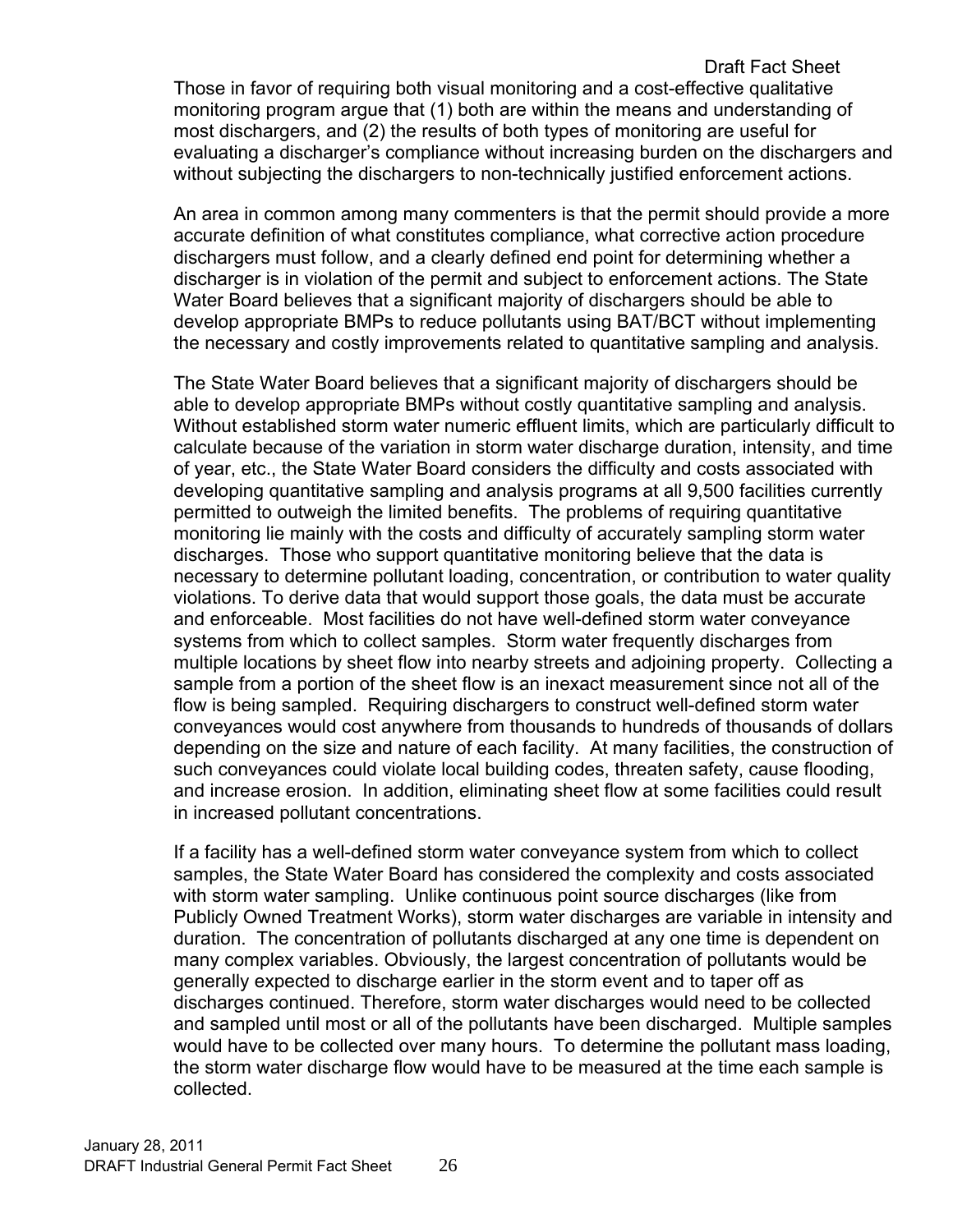### Draft Fact Sheet Quantitative monitoring, as described above, would normally require the installation of automatic sampling devices and flow meters at each discharge location. In addition, it requires qualified people to conduct quantitative monitoring procedures and to handle and maintain flow meters and automatic samplers. A significant majority of storm water Dischargers under this General Permit do not have the skills to manage such an effort. Such Dischargers would bear the cost of employing and/or training on-site staff to do this work or contracting with environmental consultants. Added to this is the cost of renting or buying the flow meters and automatic samplers. As is the case for estimating the costs with constructing a well-defined conveyance system, the costs for each Discharger to conduct quantitative monitoring will depend on the number of outfalls, number of storms, length of storm, skilled staff, and other variables. Costs would easily exceed a thousand dollars per outfall per storm event.

To address the above historic concerns, this General Permit includes a number of new items that bridge the gap between the previous permit approach of qualitative requirements and more quantitative approach of this General Permit. This General Permit includes a requirement for all dischargers to have both a QSD and QSP who will be trained to identify sample locations representative of storm water discharge, select and implement appropriate sampling procedures, and evaluate and develop additional BMPs to reduce pollutants in the storm water discharges using BAT/BCT.

It is a violation of this General Permit if the discharger does not develop and implement a monitoring program or if that monitoring program is unavailable on-site for inspection. It is a violation of this General Permit if the discharger fails to sample the discharge from a qualifying storm event when required.

Failure to develop and implement an adequate monitoring plan, including both visual monitoring and sampling and analysis, is a violation of this General Permit. Failure to implement additional sampling and analysis as a result of an exceedance of the NALs from a qualifying storm event is a violation of this General Permit.

## <span id="page-27-0"></span>**H. Sampling Procedures and Test Methods**

Section 13383.5 of the Water Code requires (among other things) that the State Water Board include in this General Permit (1) standardized methods for collection of storm water samples, (2) standardized methods for analysis of storm water samples, (3) a requirement that every sample analysis be completed by a State certified laboratory or in the field in accordance with quality assurance and quality control protocols, (4) a standardized reporting format, (5) standardized sampling and analysis programs for quality assurance and quality control, and (6) minimum detection limits. This General Permit's monitoring section includes many revisions that address these requirements.

Many dischargers have not developed adequate sample collection and handling procedures, which affects the quality of the analytical results. In addition, dischargers often select inappropriate test methods, detection limits, or reporting units. Although the required sampling and analysis requirements contained in this General Permit are not designed to provide quantitative results (as discussed above), dischargers must develop and implement reasonable sampling procedures to ensure that samples are not mishandled or contaminated. Because the types of storm water conveyance and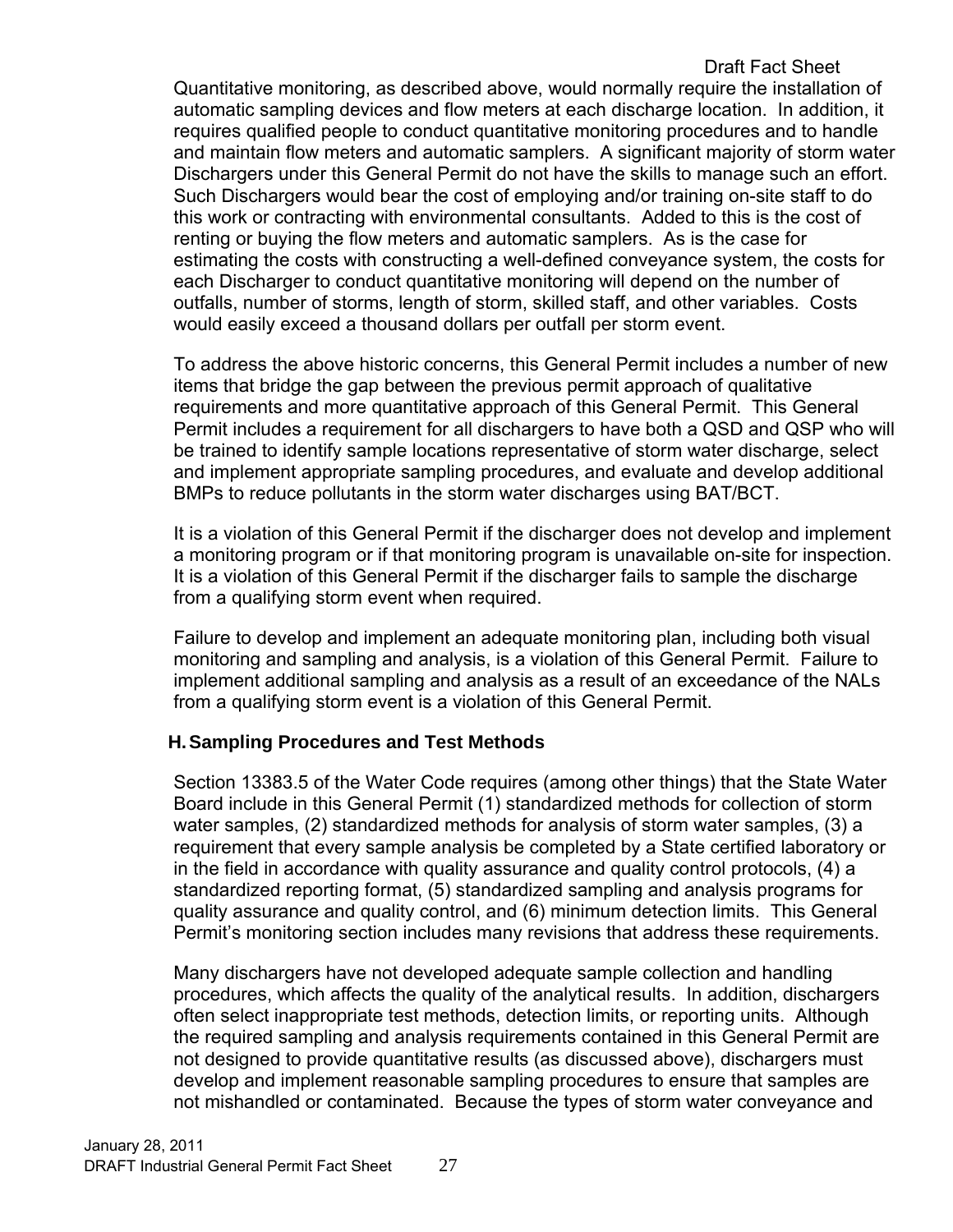Draft Fact Sheet collection systems are numerous and varied, the State Water Board cannot provide a single comprehensive set of sample collection and handling procedures/instructions. Instead, General Permit Section VIII.H.1 provides minimum storm water sample collection and handling requirement instructions that pertain to all facilities. Dischargers are required to develop facility-specific sample collection and handling procedures based upon these minimum requirements. Table 4 provides the minimum test methods (and associated detection limits) that shall be used for a variety of common pollutants. Dischargers should be aware that more sensitive test methods (such as USEPA Method 1631 for Mercury) might be necessary if they discharge to an impaired water body or are otherwise required to do so by the Regional Water Board.

The previous permit (Section B.7.d) allowed dischargers to assess whether drainage areas were substantially similar and then to reduce sample analysis either by (1) combining samples for an unspecified maximum number of substantially similar drainage areas, or (2) sampling a reduced number of substantially similar drainage areas. The State Water Board provided this procedure to reduce analytical costs. However, the complexity associated with determining "substantially equivalent" drainage areas, and that there was no specified maximum number of samples that could be combined, has led dischargers to various interpretations and analytic schemes. To make sample collection and analysis more standardized as required by Section 13383.5, yet continue to offer a reduced analytic cost option, these requirements have been revised. Section X.F requires dischargers to collect samples from all drainage areas. Dischargers may analyze each sample collected, or may analyze a combined sample consisting of equal volumes of samples collected from as many as four (4) drainage areas. A minimum of one combined sample shall be analyzed for every four (4) drainage areas.

## <span id="page-28-0"></span>**I. Additional Sampling Requirements For Facilities With Significant Land Disturbances**

Many types of facilities under this General Permit involve significant land disturbances that have operations more like a construction site since such facilities rely mainly on erosion and sediment controls more than the minimum BMPs required in this General Permit. The primary pollutant of concern is sediment. Such facilities have been found to have the potential to discharge high levels of sediment and other erodible materials. As a storm event continues, BMP implementation, inspection and monitoring is required to prevent increased discharges of pollutants (sediment and erodible materials) during the course of the storm. In contrast, an industrial facility is largely impervious and pollutants will usually accumulate on the impervious surfaces and will be discharged during the first part of a storm, and not increase during the course of the storm. For this reason, daily sampling during a qualifying storm event is needed for the following SIC codes 10XX through 14XX; landfills; and other facilities with land disturbances identified by the Regional Water Boards. Facility operators of such facilities that do not have significant land disturbance operations may request an exemption from these additional monitoring requirements from the Regional Water Board.

## <span id="page-28-1"></span>**J. Sampling and Analysis Reduction**

Facilities that demonstrate compliance over 10 consecutive sampled quarters are likely not posing a significant threat to water quality and should be eligible for a reduction in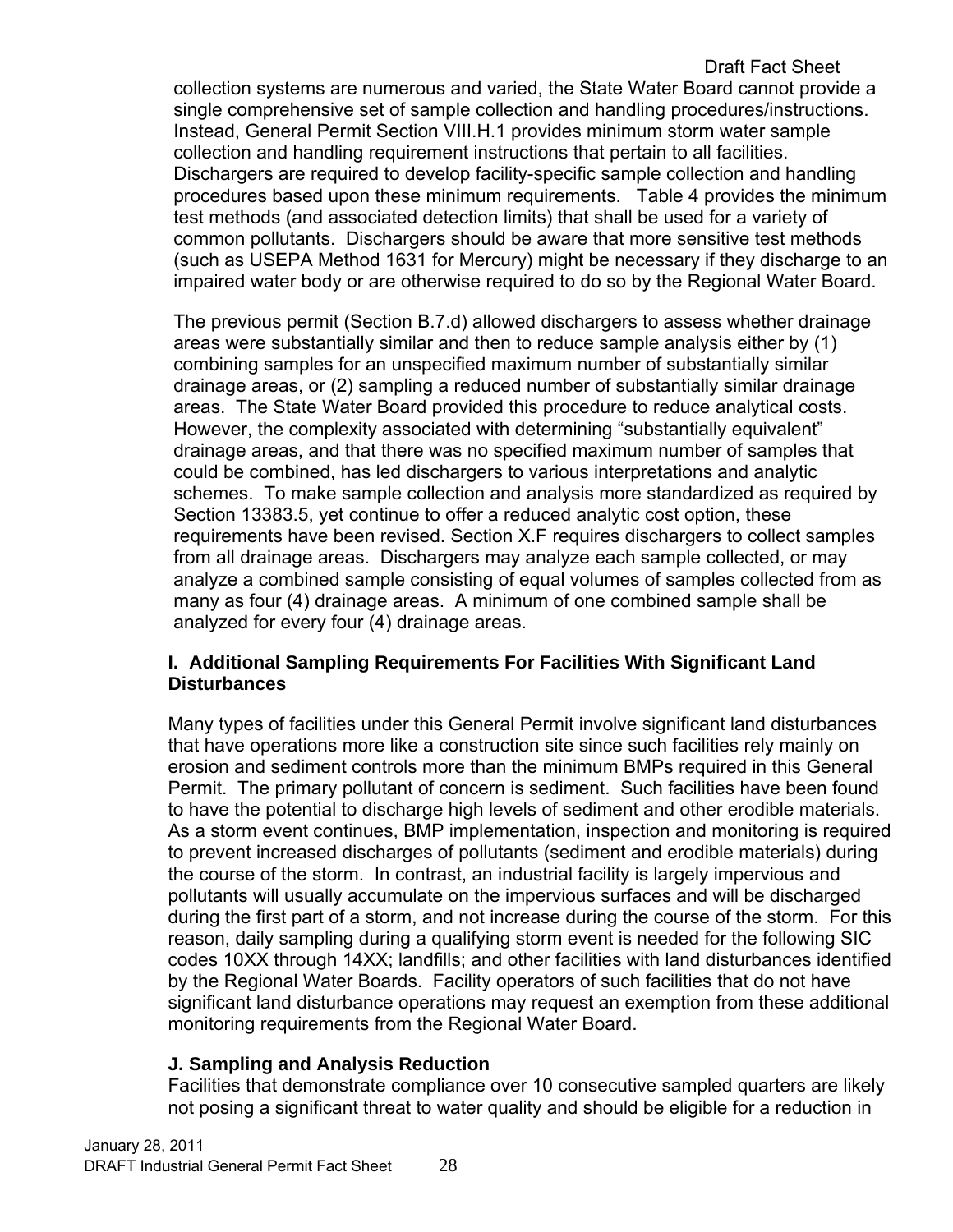## <span id="page-29-0"></span>**K. Corrective Actions**

[Additional rationale is forthcoming.]

The previous permit requires dischargers who believe that their storm water discharge is causing or contributing to a water quality violation to evaluate their facility's pollutant sources and BMPs to determine what additional BMPs are necessary to achieve compliance with water quality standards. In accordance with the previous permit's Receiving Water Limitation (C.1-4 page 5) requirements dischargers are required to follow a set of instructions on BMP implementation and on how to report the possible exceedances of water quality standards to the appropriate Regional Water Board office. The previous permit, however, does not include a methodology for determining when a discharge is causing or contributing to a water quality standard. The previous permit does not reference the US EPA's MSGP benchmarks or any other set of action levels or triggers. Many Regional Water Boards have formally or informally notified dischargers that exceedances of US EPA's MSGP benchmarks should be used to determine whether additional BMPs are necessary. However, there is considerable confusion as to what extent a discharger is expected to implement corrective actions, and what the timelines are to avoid or trigger enforcement actions. This lack of specificity in terms of compliance triggers and expectations have been labeled a problem by both industry and environmental stakeholders.

This permit contains storm water sampling Numeric Action Levels (NALs) and corrective actions. The corrective actions are divided into three levels of complexity depending upon the number of years a facility's discharge triggers an NAL corrective action. These three levels are explained in Section XX. For dischargers that fail to comply with the prescribed corrective actions in each level, and/or whose discharge continues to meet the defined triggers, the technology-based NALs become technology-based NELs subject to mandatory minimum penalties under Water Code Section 13385. This system provides Dischargers with an adaptive process to develop and implement cost-effective BMPs prior to becoming subject to mandatory enforcement. At the same time, this General Permit's corrective action system is designed to have a well-defined compliance end-point – either a Discharger will implement effective BMPs in compliance with BAT/BCT or become subject to mandatory enforcement. The corrective action Levels 1 and 2 in this General Permit constitutes a technology-based non-numeric (narrative) effluent limitation as provided in 40C.F.R. section 122.44(k). The corrective action Level 3 requirements, where NALs become NELs, constitute technology-based numeric effluent limitation.

The corrective action requirements were developed in consideration of the State Water Board's best professional judgment and experience with the short-comings of the previous permit's compliance procedures. The State Board also considered comments in the preceding hearings on the draft 2002/2005 permits and looked at other states'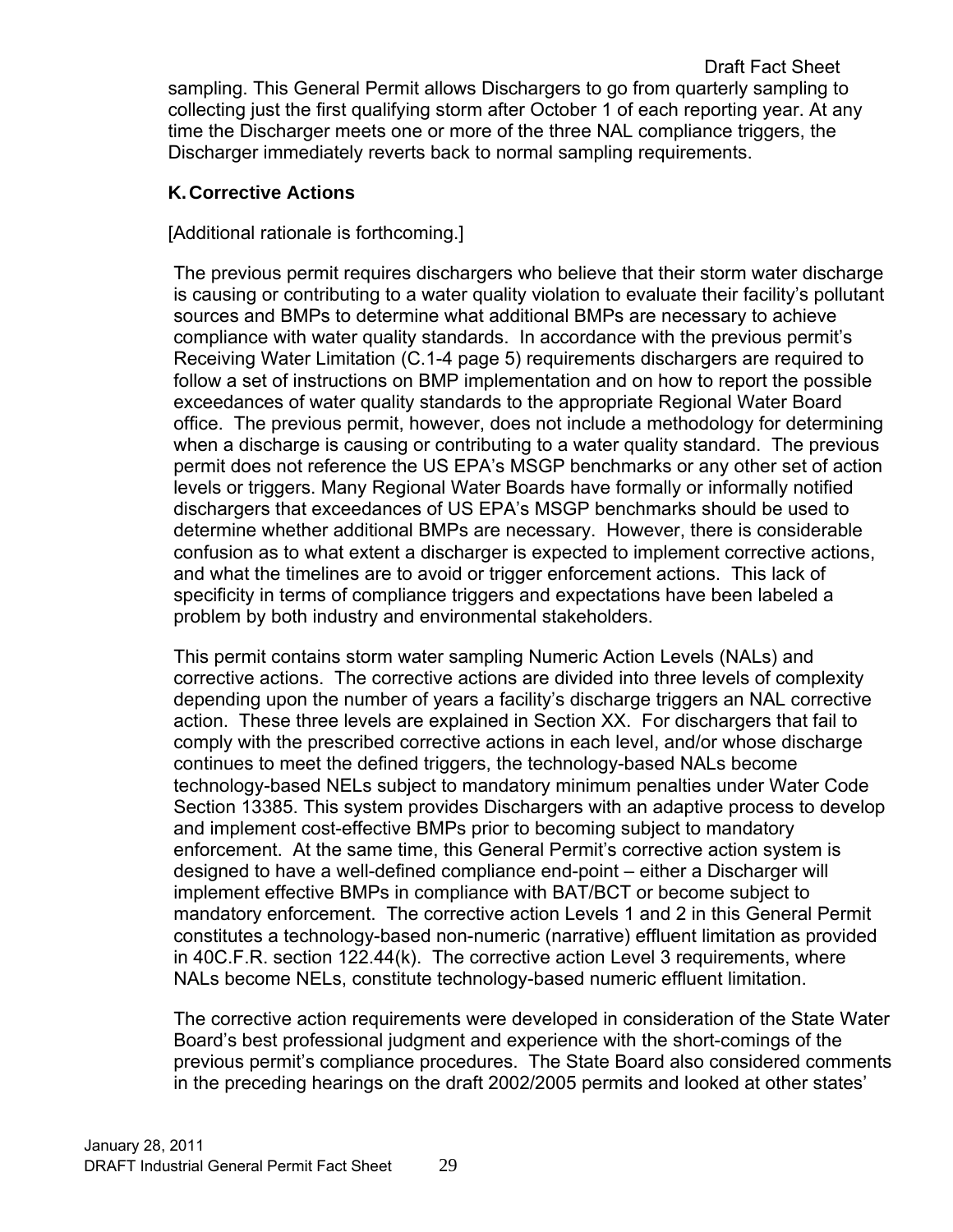NPDES Industrial Stormwater permits that had well-defined corrective action requirements.

The State Water Board presumes that any single NAL exceedance for a particular parameter is not a clear indicator that a facility's discharge may be causing or contributing to a water quality violation. This presumption recognizes the highly variable nature of storm water discharge and the limited value of a single quarterly grab sample to characterize a facility's storm water discharge for an entire storm event and all other non-sampled storm events. This presumption also avoids requiring costly corrective actions that may not be warranted.

This General Permit contains three types of corrective action triggers:

- 1. The Daily Average (DA) for any particular parameter must exceed an NAL twice before the next corrective action level is triggered;
- 2. The DA for two or more parameters exceeds the NALs\*; or
- 3. The analytical result from any single sample or eligible combined sample is twice the NAL value (or more than one pH unit).\*

\*The second and third types of triggers are based upon samples from a single storm event.

Trigger 1(above): Any particular parameter exceeds the NAL twice. If sampling results (for one parameter) over two consecutive storm events demonstrate characteristics that meet trigger 1, this indicates the possibility of a larger compliance problem.

Trigger 2(above): More than one parameter is being exceeded in one storm event. If sampling results demonstrate characteristics that meet trigger 2, this indicates the possibility of a larger compliance problem that outweighs the State Water Board's concerns of basing corrective actions on a single storm event.

Trigger 3 (above): Based upon an analysis of the storm water data available to State Water Board staff, twice the NAL value is equivalent to between the  $85<sup>th</sup>$  and  $95<sup>th</sup>$ percentile of all values dependant upon the parameter. Although it is unknown how the revised DA will effect future analytical results, values at these high percentiles are not as easily attributed to the highly variable nature of storm water discharge and limited value as a single quarterly grab sample.

If corrective action is not triggered for a particular parameter, it is presumed that the Discharger is not causing or contributing to a violation of a water quality standard for that parameter. If a corrective action is triggered, the potential for a violation of water quality standards increases, and the facility is required to implement escalating levels of corrective actions. Baseline requirements (sometimes referred to as Level 0) is a level where the discharger's sampling results meet the NALs, and so no corrective action is necessary. However, if the discharger causes one of the three triggers, then in the following compliance year, the discharger moves up to Level 1 and begins corrective action. Level 1 corrective action emphasizes operational source control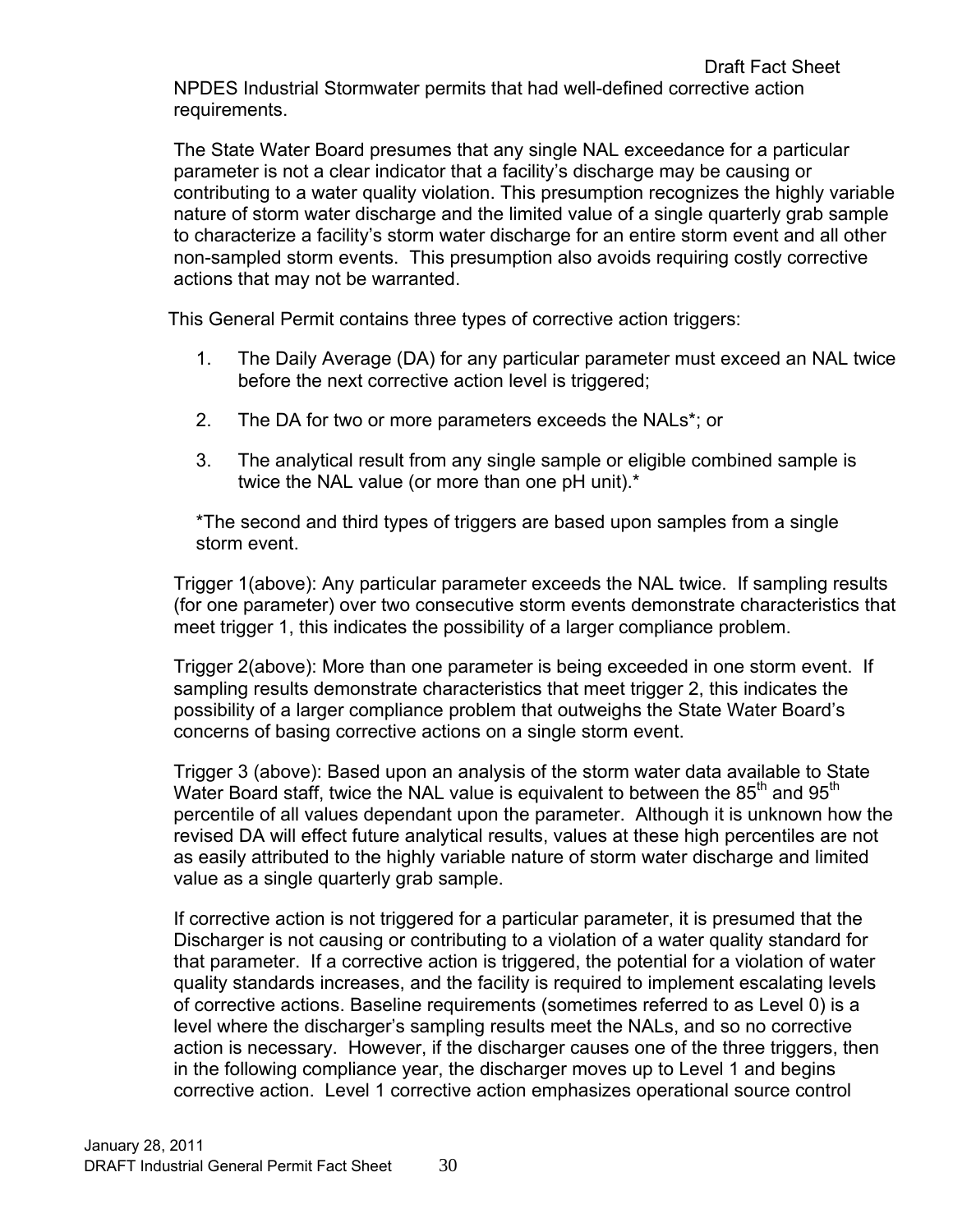## Draft Fact Sheet

BMPs such as better good housekeeping practices, minimizing pollutant exposure, better training, etc. Level 2 corrective actions require the consideration of structural source control BMPs (additional overhead coverage, containment of certain areas, etc) and treatment BMPs. Level 3 corrective actions is the imposition of NELs. Movement between corrective action levels takes effect at the beginning of each compliance year.

Since NALs and the corresponding corrective action triggers are not considered NELs (until Level 3 corrective action is implemented), discharges that trigger a corrective actions are not automatically considered permit violations or a violation of water quality standards. However, a discharger that does not comply with specific corrective action requirements, is considered to be in violation of this General Permit. For incomplete Level 1 and Level 2 corrective actions, the minimum penalty that is automatically imposed is automatic Level 3 corrective actions. The corrective action levels are more fully described below.

- 1. Baseline Compliance No Corrective Action
- 2. Level 1 Corrective Actions Operational Source Controls

This General Permit requires dischargers who trigger a Level 1 corrective action to sample one qualifying rain event per quarter. Dischargers must also review their SWPPPs and implement appropriate additional BMPs. This requirement is consistent with standard NPDES permit conditions described in 40C.F.R. section 122.22. Since this level of corrective action is a result of the first time a trigger is met for any parameter(s), nothing in the corrective action requires the discharger to do anything more that ensure compliance with the operational source control BMPs already required by the permit. Corrective actions in Level 1 require dischargers to:

- a. Evaluate the SWPPP and the facility's pollutant sources to identify where BMPs can be strengthened and where BMPs are in full compliance.
- b. Revise the SWPPP as appropriate to include additional operational source control BMPs to achieve full compliance with the NALs.
- c. Implement additional BMPs as soon as possible but no later that October 1 of the following compliance year.
- d. Submit a report to the Regional Water Board that includes the above evaluation and SWPPP revisions, as well as the complete implementation schedule.
- e. Make additional SWPPP revisions as required by the Regional Water Board.

If exceedances of NALs are not related to industrial activities conducted at the facility, so that additional operational source control BMPs would be ineffective in lowering pollutant concentrations, Dischargers shall provide a description of the non-industrial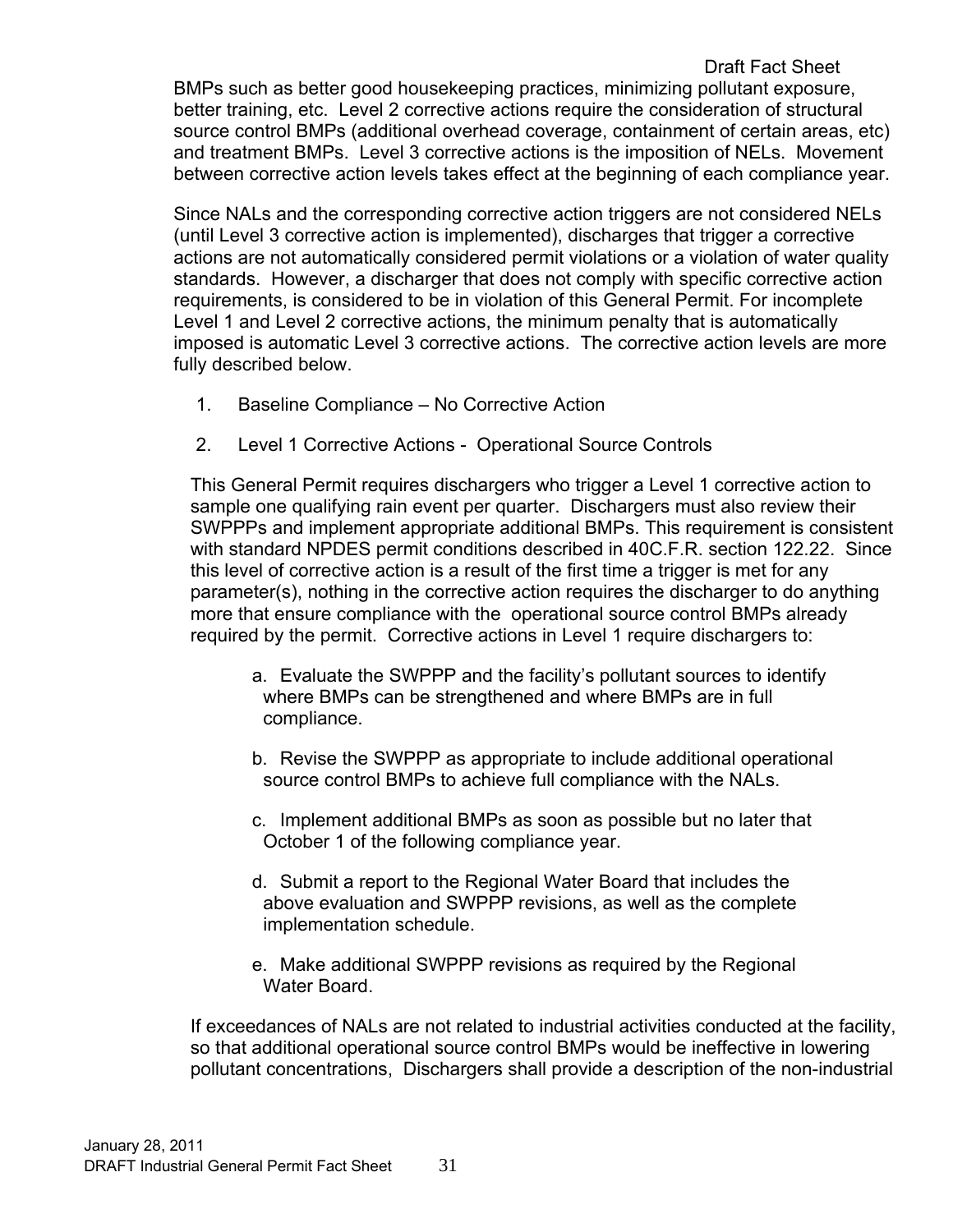3. Level 2 Corrective Action - Structural Source Control and/or Treatment BMPs

Level 2 corrective actions are required during a subsequent year in which the same parameter(s) that triggered the level 1 corrective action again meets one of the corrective action triggers. Dischargers must now sample two qualifying storm events per quarter. Dischargers must include consideration and implementation of structural source controls and/or treatment BMPs. Structural source controls means physical, structural, or mechanical devices or facilities that are intended to prevent pollutants from contacting storm water. Examples of such controls include, but are not limited to:

- a. Enclosing and/or covering outdoor pollutant sources within a building or under a roofed or tarped outdoor area.
- b. Physically separating the pollutant sources to prevent run-on of uncontaminated stormwater.
- c. Devices that direct contaminated storm water to appropriate treatment BMPs (e.g., discharge to sanitary sewer as allowed by local sewer authority).

Treatment BMPs include, but are not limited to, detention ponds, oil/water separators, sand filters, sediment removal controls, constructed wetlands, etc.

Dischargers may select the most cost-effective BMPs to control the discharge of pollutants in storm water discharges. BMPs, where appropriate, can be designed and targeted for various pollutant sources (e.g., overhead coverage of one potential pollutant while discharging to a detention basin for another source may be the most cost-effective solution).

If installation of any or all structural source controls and/or treatment BMPs is infeasible prior to October 1 of the following compliance year, the Regional Water Board may approve additional time by approving a BMP Implementation Extension Request (BIER). The BIER will describe the reasons for the implementation delay, provide the implementation schedule, and outline additional temporary BMPs that will be implemented while implementation of the structural source controls and/or treatment BMPs are completed. Such requests must be uploaded in SMARTS by August 1 prior to the applicable compliance year. The BIER has been included to recognize that, in some cases, construction of structural source controls and/or treatment BMPs may either be lengthy or delayed because of local permitting or financing timelines. Dischargers that face implementation issues as described above will not be subject to Level 3 corrective actions until implementation of the structural source controls and/or treatment BMPs are completed. Regional Water Boards may deny BIERs if justification is not satisfactory, in which case additional trigger exceedance will result in Level 3 corrective actions. Non compliance with Level 2 requirements automatically lead to a fast track to Level 3 requirements.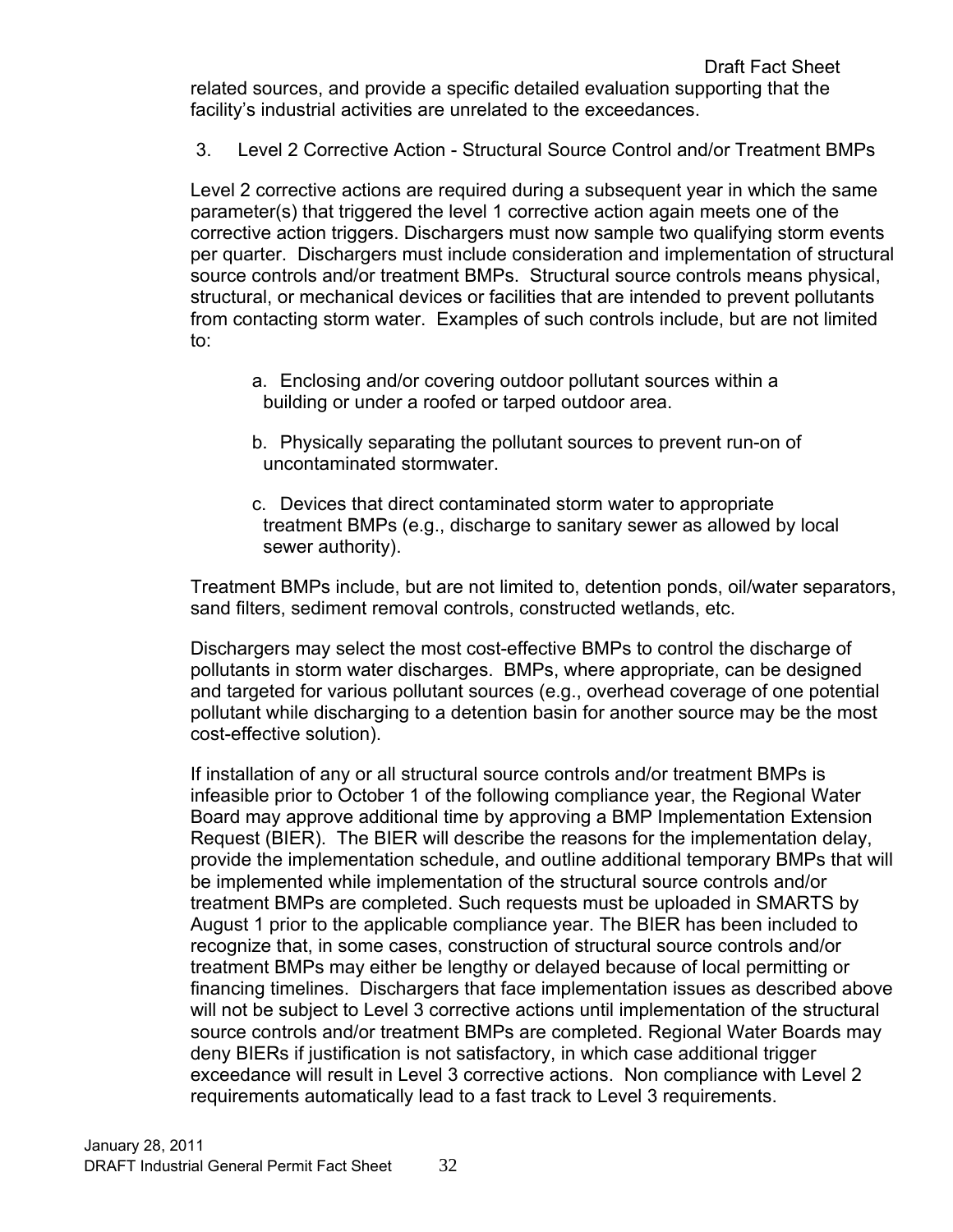4. Level 3 Corrective Actions. Imposition of NELs

Dischargers that have designed and properly implemented all required structural source controls and/or treatment BMPs should not have additional exceedances of NALs or otherwise enable the Level 3 corrective action triggers. If, however, an additional trigger is met, dischargers shall be subject to NELs the following compliance year, and accompanying mandatory minimum penalties (MMPs) shall apply in any year that the triggers are met. Dischargers are free to design and implement additional structural source controls and/or treatment BMPs to avoid the possibility of MMPs but Dischargers are not required to report these additional actions to the Regional Water Boards.

Dischargers in Level 3 who believe they are implementing all the operational source controls and structural source control and/or treatment BMPs as required in Level 1 and Level 2 corrective actions, may submit to the Regional Water Board a Suspension of Numeric Effluent Limitations (SNEL) request. The request will document that (1) the discharge is not causing or contributing to an exceedance of a water quality standard, and (2) that he Discharger has met or exceeded compliance with BAT/BCT through the corrective actions required in Level1 and Level 2. Although there is no timeline for when a Discharger must submit a SNEL request, any recurrence of a trigger prior to Regional Water Board approval will remain subject to MMPs. This request must be prepared and signed by a professional engineer.

5. Level 3 Compliance Tier Exceptions

The State Water Board believes that there should be an end-point with a result of achieving permit compliance, the initiation of enforcement actions, or the waiver from implementing any further BMPs that may be unreasonably expensive either because of their cost, effectiveness, or benefit. For example, advanced treatment systems to remove sediment from storm water are more expensive than installing and maintaining a sediment pond. For example, if there is no impairment for sediment in the receiving water body, and the facility's discharge is only moderately above the NAL for sediment, the Regional Water Board may agree with the Discharger that implementing advanced treatment is not reasonable.

### <span id="page-33-0"></span>**L. Records**

For a period of five years, Dischargers are required to retain records of all monitoring information, copies of all reports required by this General Permit, and records of all data used to complete the NOI from the date of measurement, report, or monitoring activity. The State Water Board and/or Regional Water Boards may extend this retention period. All records are public documents and must be provided to the Regional Water Boards upon request.

1. Facility Operator Compliance Responsibilities

Dischargers are responsible for compliance with this General Permit.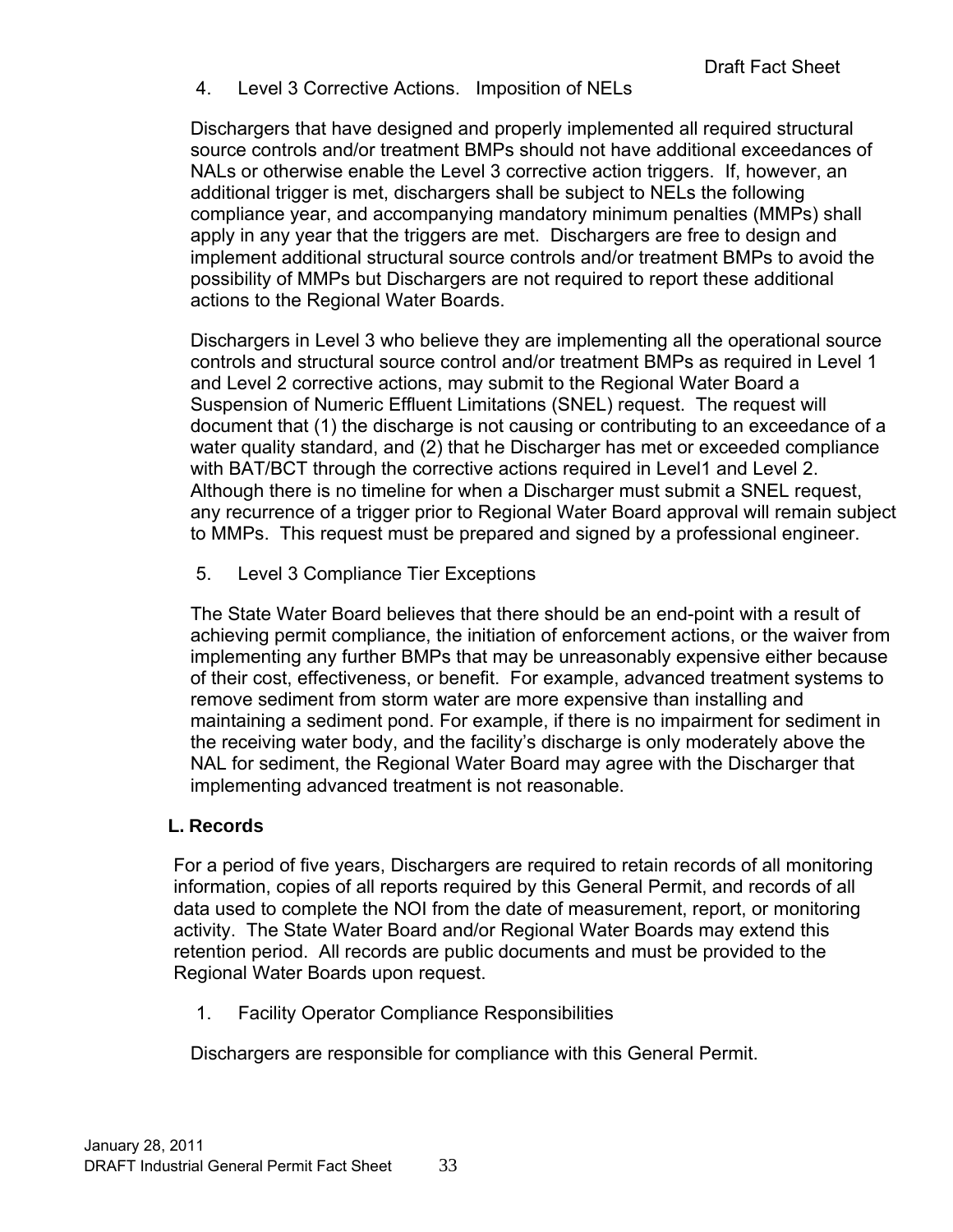Sheet is a summary of the many monitoring activities that are required. Where minor violations are discovered through this self-evaluation process, Dischargers are required to revise and implement their SWPPPs to correct such violations within 90 days.

## <span id="page-34-0"></span>**M.Conditional Exclusion Requirements**

This General Permit's Conditional Exclusion Requirements are substantially similar to those provided in 40 CFR 122.26(g)(3). Some minor modifications clarify the types of "storm resistant shelters" and the periods when "temporary shelters" may be used in order to avert regulatory confusion. Dischargers must electronically submit into SMARTS a complete No Exposure Certification.

Unlike the federal regulations that require evaluation and renewal of NECs every five years, this General Permit requires Dischargers to evaluate and renew their NECs annually. Based on the State Water Board's regulatory experience with Dischargers in the storm water program, a five-year maximum NEC renewal period is inadequate. A significant percentage of facilities revise, expand, or relocate their operations in any given year. Furthermore, a significant percentage of facilities experience turnover of staff knowledgeable of the NEC requirements and limitations. The State Water Board believes that annual NEC evaluation and renewals are appropriate to assure adequate program compliance continuity.

## <span id="page-34-1"></span>**N. No Discharge Requirements**

Dischargers who have facilities designed to contain a 100 year 24-hour storm event and three (3) consecutive 20 year 24 hour storm events in a month are not found to have a potential to discharge pollutants, and therefore pose no threat to water quality.

Staff chose the 100 year, 24 hour storm based on the infrequency of this storm occuring. A 100 year storm is defined as having a one percent (1%) chance of occurring in a given year<sup>[12](#page-34-2)</sup>, so a 100 year storm happening in a row would have .0001% chance of occuring. The 100-year floodplain is what the Federal Emergency Management Agency (FEMA) uses to define the Special Flood Hazard Area (SFHA). The SFHA is the floodplain associated with a flood that has a 1-percent-annual chance of being equaled or exceeded in any given year. Therefore the SFHA is not a flood event that happens once in a hundred years, rather a flood event that has a one percent chance of occurring every year<sup>[13](#page-34-3)</sup>.

<span id="page-34-2"></span> $\overline{a}$ <sup>12</sup> FEMA frequently asked questions #6 http://www.fema.gov/plan/prevent/fhm/fq\_genin.shtm#in6 <sup>13</sup>FEMA frequently asked questions #2 http://www.fema.gov/plan/prevent/fhm/fq\_genin.shtm#in1

<span id="page-34-3"></span>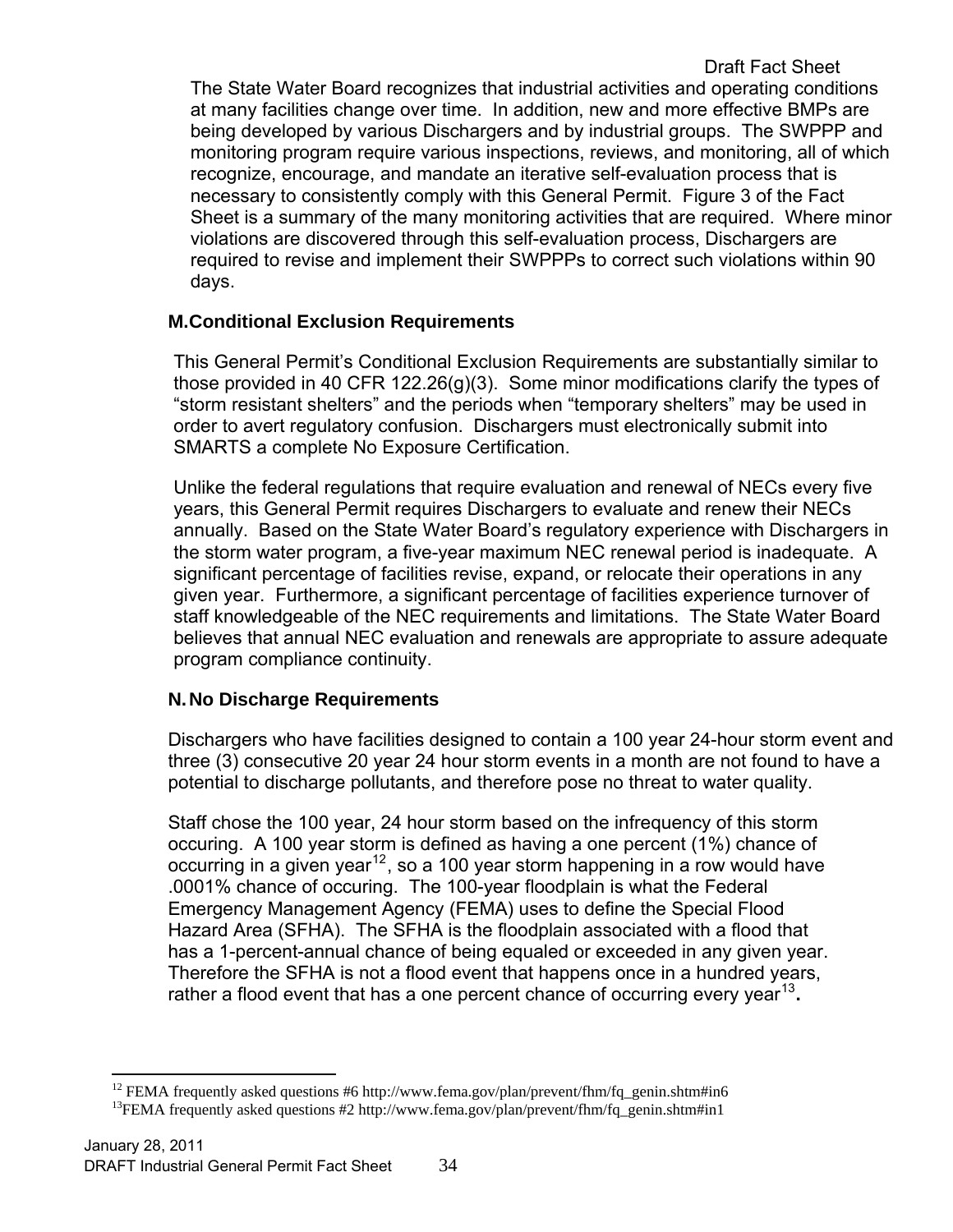#### <span id="page-35-0"></span>Draft Fact Sheet **O. Conditional Exclusion For Dischargers That Implement Green Infrastructure Stormwater Impact Reduction Technology (G-Sirt)**

The best way to minimize pollutants and prevent pollution problems associated with storm water runoff from industrial activities is to design (or redesign) the facility using low impact development<sup>1</sup> (LID) or green infrastructure<sup>2</sup> (GI) techniques. New industrial facilities built in California will almost always be subject to post-construction requirements that are related to LID and GI. For example, all new construction projects covered by Water Board Order No. [20009-0009-DWQ](http://www.waterboards.ca.gov/water_issues/programs/stormwater/construction.shtml), National Pollutant Discharge Elimination System (NPDES), General Permit For Storm Water Discharges Associated With Construction And Land Disturbance Activities (CGP), will soon have to comply with the postconstruction requirements in that permit. Either the project will comply with this by adhering to the local, municipal separate storm sewer system (MS4) requirements or the specific runoff reduction requirements in the CGP.

The State Water Board would like to encourage both new and existing facilities to find ways to incorporate LID and GI techniques in their facility design and operations. Additional, potential benefits of using these techniques at a facility include recharge of groundwater supplies, enhanced habitat, improved urban forestry performance, aesthetic improvement, community education, and many others. At this time the State Water Board is developing the specific conditions and reasonable permit exclusions that are appropriate for a facility wishing to employ "Green Stormwater Impact Reduction Technology (G-SIRT)." The likely approach is that a facility (new or existing) will apply to the State or Regional Water Board for this exclusion using performance data and other information to demonstrate they qualify. Upon approval, the facility will likely be granted some conditional exclusion from some or all of the permit requirements. This regulatory relief is intended to provide a linkage between all of the the State Water Board's strategic goals and objectives to promote LID, GI and all the associated benefits. It is reasonable to provide some relief to facilities that invest in their facility infrastructure in ways that not only reduce runoff volume and pollutants but enhance the overall beneficial uses of California's valuable water resources.

### <span id="page-35-1"></span>**P. Regional Water Board Authorities**

Because this General Permit will be issued to thousands of industrial facilities across the state, the Regional Water Boards retain discretionary authority over certain issues that may arise from the discharges in their respective regions. This General Permit emphasizes that the Regional Water Boards can take specific actions related to this General Permit. For example, the Regional Water Boards will be enforcing this General Permit and may need to adjust permit requirements for a Discharger based on the Discharger's compliance history. Some specific permit authorities are:

> a. Evaluate a discharger's claim that it is not responsible for a pollutant that is causing an NAL exceedance.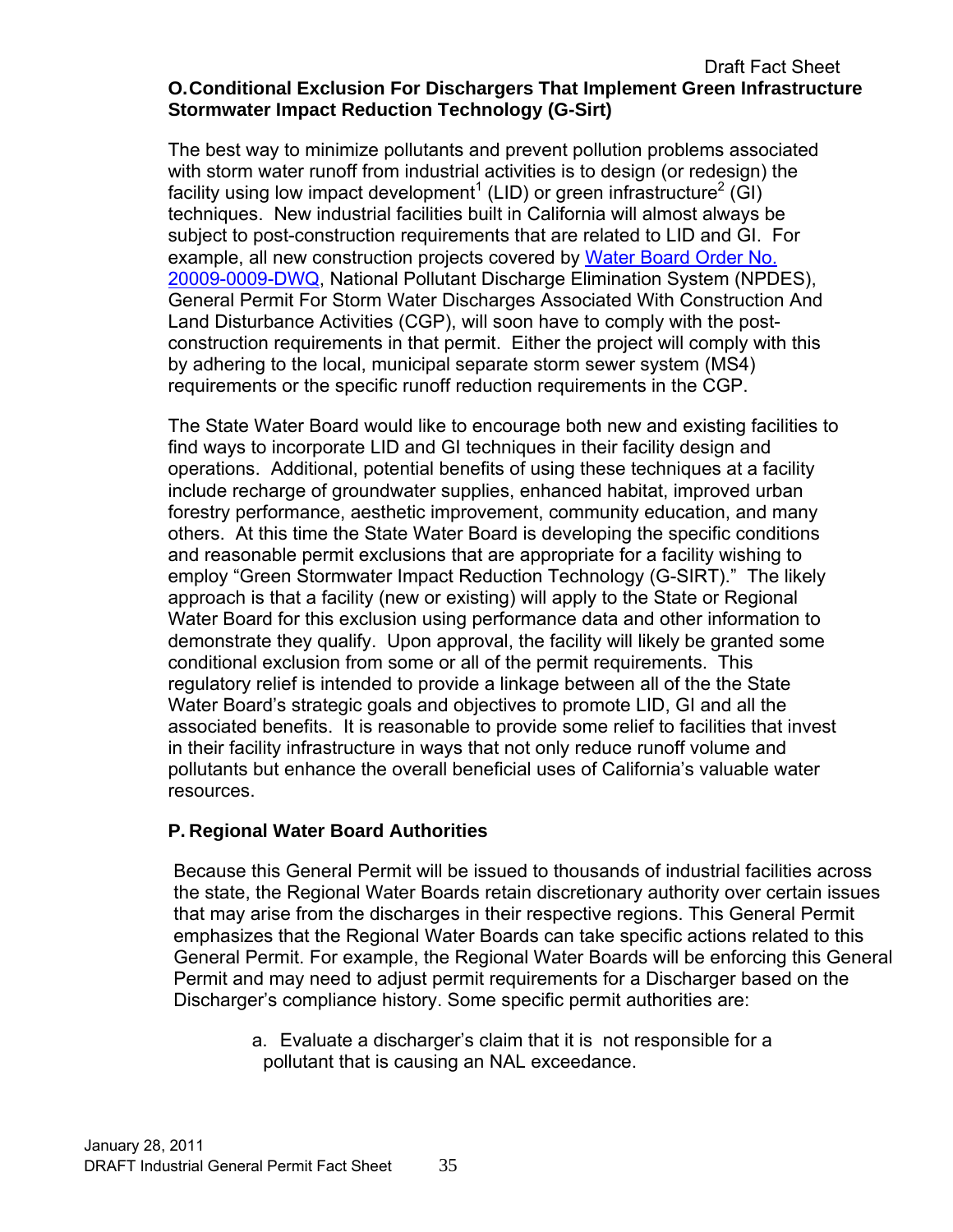- b. Review, comment on, and approve/disapprove BMP implementation reports and timelines submitted by dischargers, and can grant a time extension.
- c. Review, comment on, and disapprove a discharger's request to discontinue site improvement or treatment to meet NELs based on cost benefit information.
- d. Assign higher compliance levels to facilities (including the earlier imposition of NELs) based upon a discharger's failure to comply with Level 1 and Level 2 corrective actions.

## **Q. Plastic Materials: Special Requirements**

<span id="page-36-0"></span>AB258 outlined requirements for dischargers who handle plastic materials that included specific BMPs. This General Permit acknowledges that preproduction plastic materials (i.e., pellets, resins, powders, etc.) are significant pollutants when released into receiving waters. This General Permit requires facilities that handle these preproduction plastics to identify whether this pollutant is present/used at their facility when submitting their PRDs. Such facilities with be provided the requirements found in Assembly Bill (AB) 258 Krekorian, which provides background and information on plastics and the environment.

<span id="page-36-1"></span>

|                                                                                       |                                                                                                                                                                                                                                          | Permit         |                                                                            |                                         |                                                                                                                                                      |
|---------------------------------------------------------------------------------------|------------------------------------------------------------------------------------------------------------------------------------------------------------------------------------------------------------------------------------------|----------------|----------------------------------------------------------------------------|-----------------------------------------|------------------------------------------------------------------------------------------------------------------------------------------------------|
|                                                                                       | <b>Description</b>                                                                                                                                                                                                                       | <b>Section</b> | Location                                                                   | <b>Frequency</b>                        | <b>Restrictions</b>                                                                                                                                  |
| Quarterly<br><b>Inspections</b>                                                       | Visually inspect all areas of<br>industrial activity and associated<br>potential pollutant sources.<br>Inspect all authorized non-storm<br>water discharges and look for the<br>presence of unauthorized non-<br>storm water discharges. | VII.8          | All areas of<br>industrial activity<br>and associated<br>pollutant sources | Once per quarter                        | Within 16 weeks, during<br>daylight hours, days<br>without precipitation.<br>and during scheduled<br>facility operating hours.                       |
| Annual<br><b>Comprehensive Site</b><br><b>Compliance</b><br><b>Evaluation (ACSCE)</b> | Review all records, visually<br>inspect all potential pollutant<br>sources, review and evaluate all<br>BMPs and revise as necessary,<br>visually inspect equipment<br>needed to implement SWPPP,<br>prepare evaluation report.           | VII.9          | <b>NA</b>                                                                  | Annually                                | Within 8-16 months of<br>prior ACSCE.                                                                                                                |
| <b>Monthly Storm</b><br><b>Water Visual</b><br><b>Monitoring</b>                      | Visually observe storm water<br>discharge quality. Record and<br>maintain observations, dates,<br>locations, and responses.                                                                                                              | VIII.4         | All storm water<br>discharge<br>locations                                  | Once per month<br>(October-May)         | During 1 <sup>st</sup> hour of<br>discharge, daylight<br>hours, facility operating<br>hours, and preceded by<br>3 working days without<br>discharge. |
| Documentation of<br>Non-Discharging<br><b>Storm Events</b>                            | Documents storm events that do<br>not produce a discharge but that<br>occur before a monthly visual<br>monitoring.                                                                                                                       | VIII.4.e       | <b>NA</b>                                                                  | Daily (October-<br>May)                 | Only document events<br>during each month prior<br>to performing Monthly<br><b>Storm Water Visual</b><br>Monitoring.                                 |
| Pre-Storm<br><b>Inspections</b>                                                       | Inspect all storm water drainage<br>areas for spills and leaks or<br>materials exposed to storm<br>water.                                                                                                                                | VIII.3         | All storm water<br>drainage areas                                          | Prior to<br>anticipated storm<br>events |                                                                                                                                                      |

# **FIGURE 3: Summary of Monitoring Requirements**